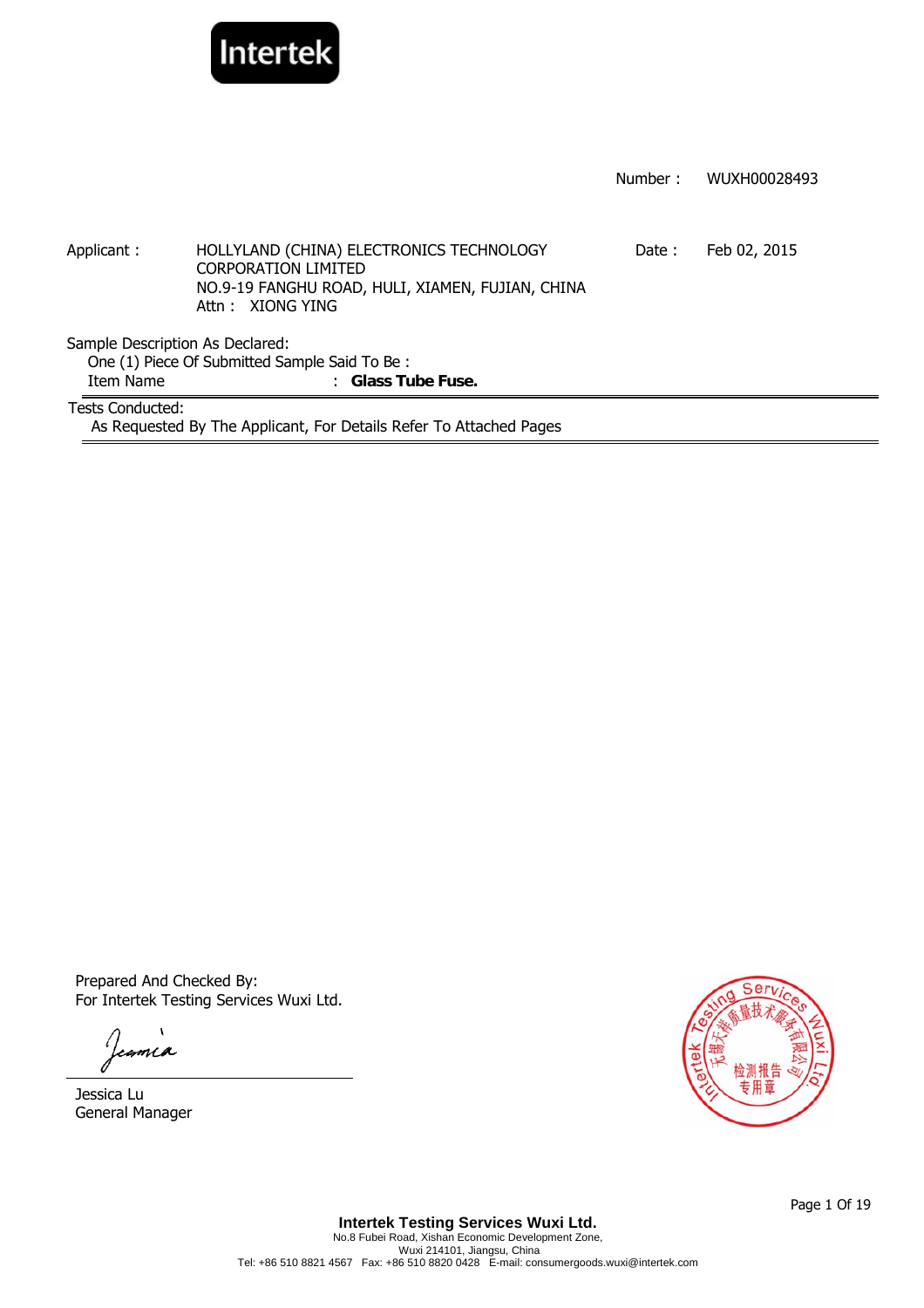

# Tests Conducted (As Requested By The Applicant)

1 (I) SVHC Testing Results

(a) The First List (15 SVHC Released in Oct, 2008)

| <b>Chemical Substance</b>                                                                                  | CAS No.                                                                                 | Results $% (w/w)$ |
|------------------------------------------------------------------------------------------------------------|-----------------------------------------------------------------------------------------|-------------------|
| Cobalt Dichloride A                                                                                        | 7646-79-9                                                                               | ND.               |
| Diarsenic Pentaoxide $\Delta$                                                                              | 1303-28-2                                                                               | ND.               |
| Diarsenic Trioxide $\Delta$                                                                                | 1327-53-3                                                                               | ND                |
| Lead Hydrogen Arsenate A                                                                                   | 7784-40-9                                                                               | ND.               |
| Triethyl Arsenate A                                                                                        | 15606-95-8                                                                              | ND.               |
| Sodium Dichromate Δ                                                                                        | 7789-12-0, 10588-01-9                                                                   | ND                |
| Bis (Tributyltin) Oxide (TBTO) ∆                                                                           | $56 - 35 - 9$                                                                           | ND.               |
| Anthracene                                                                                                 | 120-12-7                                                                                | ND.               |
| 4,4'-Diaminodiphenylmethane (MDA)                                                                          | 101-77-9                                                                                | ND.               |
| Hexabromocyclododecane (HBCDD) and<br>All Major Diastereoisomers Identified<br>(a-HBCDD, β-HBCDD, γ-HBCDD) | 25637-99-4 and 3194-<br>$55-6$<br>$(134237 - 50 - 6,$<br>134237-51-7, 134237-<br>$52-8$ | <b>ND</b>         |
| 5-Tert-Butyl-2,4,6-Trinitro-m-Xylene<br>(Musk Xylene)                                                      | $81 - 15 - 2$                                                                           | ND.               |
| Bis (2-Ethylhexyl) Phthalate (DEHP)                                                                        | 117-81-7                                                                                | ND.               |
| Dibutyl Phthalate (DBP)                                                                                    | 84-74-2                                                                                 | ND                |
| Benzyl Butyl Phthalate (BBP)                                                                               | 85-68-7                                                                                 | ND                |
| Short Chain Chlorinated Paraffins (C <sub>10-13</sub> )                                                    | 85535-84-8                                                                              | ND                |

(b) The Second List (13 SVHC Release in Jan, 2010 and Mar, 2010)

| <b>Chemical Substance</b>                                        | CAS No.    | Results % (w/w) |
|------------------------------------------------------------------|------------|-----------------|
| Lead Chromate $\Delta$                                           | 7758-97-6  | ND              |
| Lead Chromate Molybdate Sulphate Red<br>(C.I. Pigment Red 104) ∆ | 12656-85-8 | ND.             |
| Lead Sulfochromate Yellow (C.I. Pigment<br>Yellow 34) ∆          | 1344-37-2  | ND.             |
| Tris (2-Chloroethyl) Phosphate                                   | 115-96-8   | <b>ND</b>       |
| 2,4-Dinitrotoluene                                               | 121-14-2   | ND              |
| Diisobutyl Phthalate (DIBP)                                      | 84-69-5    | <b>ND</b>       |
| Coal Tar Pitch, High Temperature                                 | 65996-93-2 | <b>ND</b>       |
| Anthracene Oil                                                   | 90640-80-5 | <b>ND</b>       |
| Anthracene Oil, Anthracene Paste, Distn.<br>Lights               | 91995-17-4 | ND.             |
| Anthracene Oil, Anthracene Paste,<br>Anthracene Fraction         | 91995-15-2 | ND.             |
| Anthracene Oil, Anthracene-low                                   | 90640-82-7 | ND.             |
| Anthracene Oil, Anthracene Paste                                 | 90640-81-6 | ND              |

Page 2 Of 19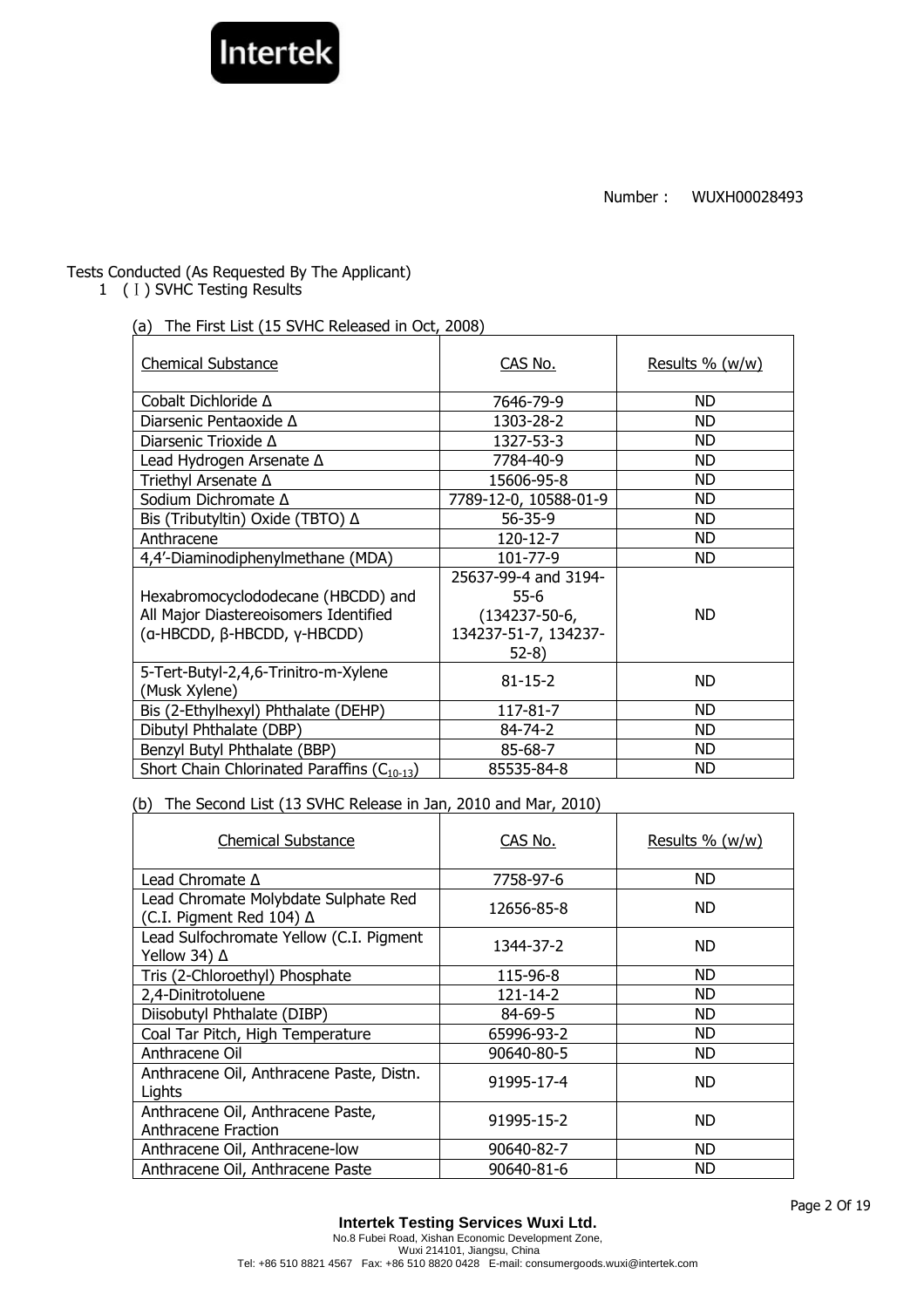

### Tests Conducted (As Requested By The Applicant)

Acrylamide ND

# (c) The Third List (8 SVHC Release in Jun,2010)

| <b>Chemical Substance</b>                           | CAS No.                                | Results % (w/w) |
|-----------------------------------------------------|----------------------------------------|-----------------|
| Boric Acid $\Delta$                                 | 10043-35-3, 11113-50-1                 | <b>ND</b>       |
| Disodium Tetraborate, Anhydrous ∆                   | 1330-43-4,<br>12179-04-3,<br>1303-96-4 | <b>ND</b>       |
| Tetraboron Disodium Heptaoxide,<br>Hydrate $\Delta$ | 12267-73-1                             | <b>ND</b>       |
| Sodium Chromate Δ                                   | 7775-11-3                              | <b>ND</b>       |
| Potassium Chromate $\Delta$                         | 7789-00-6                              | <b>ND</b>       |
| Ammonium Dichromate $\Delta$                        | 7789-09-5                              | <b>ND</b>       |
| Potassium Dichromate ∆                              | 7778-50-9                              | <b>ND</b>       |
| Trichloroethylene                                   | $79-01-6$                              | <b>ND</b>       |

### (d) The Fourth List (8 SVHC Release in Dec,2010)

| <b>Chemical Substance</b>                                                                                    | CAS No.                 | Results % (w/w) |
|--------------------------------------------------------------------------------------------------------------|-------------------------|-----------------|
| 2-Methoxyethanol                                                                                             | 109-86-4                | <b>ND</b>       |
| 2-Ethoxyethanol                                                                                              | 110-80-5                | <b>ND</b>       |
| Cobalt Sulphate ∆                                                                                            | 10124-43-3              | <b>ND</b>       |
| Cobalt Dinitrate $\Delta$                                                                                    | 10141-05-6              | <b>ND</b>       |
| Cobalt Carbonate $\Delta$                                                                                    | $513 - 79 - 1$          | <b>ND</b>       |
| Cobalt Diacetate $\Delta$                                                                                    | $71 - 48 - 7$           | <b>ND</b>       |
| Chromium Trioxide Δ                                                                                          | 1333-82-0               | <b>ND</b>       |
| Chromic Acid $\Delta$<br>Dichromic Acid $\Delta$<br>Oligomers of Chromic Acid and Dichromic<br>Acid $\Delta$ | 7738-94-5<br>13530-68-2 | <b>ND</b>       |

### (e) The Fifth List (7 SVHC Release in Jun, 2011)

| <b>Chemical Substance</b>                                                                  | CAS No.                     | Results % (w/w) |
|--------------------------------------------------------------------------------------------|-----------------------------|-----------------|
| Strontium Chromate∆                                                                        | 7789-06-2                   | <b>ND</b>       |
| 2-ethoxyethyl acetate (2-EEA)                                                              | $111 - 15 - 9$              | <b>ND</b>       |
| 1,2-Benzenedicarboxylic acid, di- $C_{7-11}$ -<br>branched and linear alkyl esters (DHNUP) | 68515-42-4                  | ND.             |
| Hydrazine                                                                                  | 7803-57-8<br>$302 - 01 - 2$ | <b>ND</b>       |
| 1-methyl-2-pyrrolidone                                                                     | 872-50-4                    | ND              |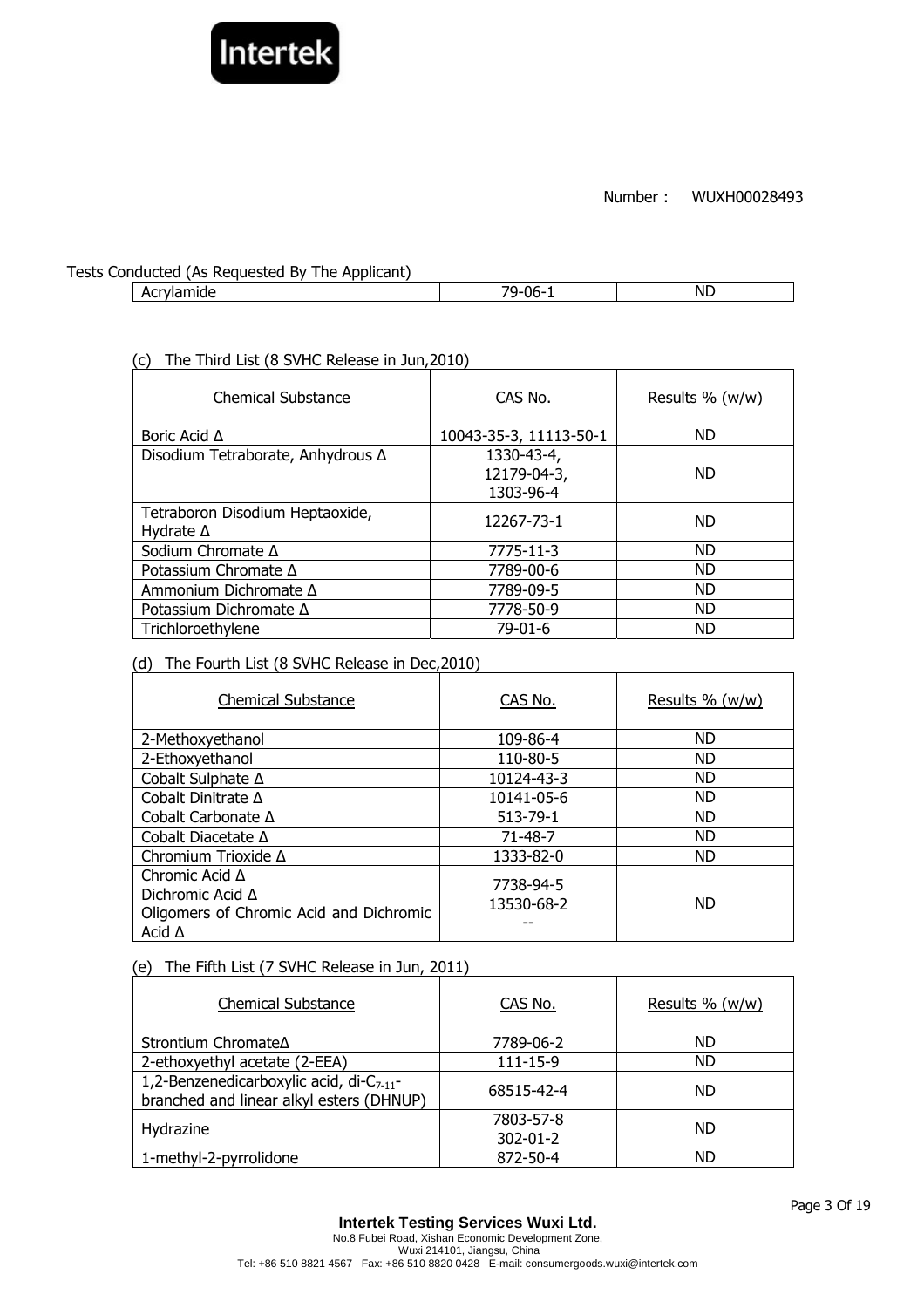

### Tests Conducted (As Requested By The Applicant)

| 1,2,3-trichloropropane                                                                     | $96 - 18 - 4$ | <b>NL</b> |
|--------------------------------------------------------------------------------------------|---------------|-----------|
| 1,2-Benzenedicarboxylic acid, di- $C_{6-8}$ -<br>branched alkyl esters, $C_7$ -rich (DIHP) | 71888-89-6    | NL.       |

(f) The Sixth List (20 SVHC Release in Dec, 2011)

| <b>Chemical Substance</b>                                                  | CAS No.                       | Results % (w/w) |
|----------------------------------------------------------------------------|-------------------------------|-----------------|
| Lead dipicrate <sup><math>\Delta</math></sup>                              | 6477-64-1                     | <b>ND</b>       |
|                                                                            | 15245-44-0                    | <b>ND</b>       |
| Lead azide; Lead diazideA                                                  | 13424-46-9                    | <b>ND</b>       |
| Phenolphthalein                                                            | 77-09-8                       | <b>ND</b>       |
| 2,2'-dichloro-4,4'-methylenedianiline<br>(MOCA)                            | $101 - 14 - 4$                | <b>ND</b>       |
| N,N-dimethylacetamide (DMAC)                                               | 127-19-5                      | <b>ND</b>       |
| Trilead diarsenate∆                                                        | 3687-31-8                     | <b>ND</b>       |
| Calcium arsenateA                                                          | 7778-44-1                     | <b>ND</b>       |
| Arsenic acid $\Delta$                                                      | 7778-39-4                     | ND              |
| Bis(2-methoxyethyl) ether                                                  | 111-96-6                      | <b>ND</b>       |
| 1,2-Dichloroethane                                                         | 107-06-2                      | <b>ND</b>       |
| 4-(1,1,3,3-tetramethylbutyl)phenol, (4-<br>tert-Octylphenol)               | 140-66-9                      | <b>ND</b>       |
| 2-Methoxyaniline; o-Anisidine                                              | $90 - 04 - 0$                 | <b>ND</b>       |
| Bis(2-methoxyethyl) phthalate (DMEP)                                       | 117-82-8                      | <b>ND</b>       |
| Formaldehyde, oligomeric reaction<br>products with aniline (technical MDA) | 25214-70-4                    | <b>ND</b>       |
| Pentazinc chromate octahydroxide∆                                          | 49663-84-5                    | <b>ND</b>       |
| Potassium hydroxyoctaoxodizincate di-<br>chromate∆                         | 11103-86-9                    | <b>ND</b>       |
| Dichromium tris(chromate) A                                                | 24613-89-6                    | <b>ND</b>       |
| Aluminosilicate Refractory Ceramic Fibres<br>۸                             | (Index No. 650-017-00-<br>8)  | <b>ND</b>       |
| Zirconia Aluminosilicate Refractory<br>Ceramic Fibres $\Delta$             | (Index No. 650-017-<br>$00-8$ | <b>ND</b>       |

# (g) The Seventh List (13 SVHC Release in Jun, 2012)

| <b>Chemical Substance</b>                                      | CAS No.       | Results % (w/w) |
|----------------------------------------------------------------|---------------|-----------------|
| 1,2-bis(2-methoxyethoxy) ethane<br>(TEGDME; triglyme)          | 112-49-2      | <b>ND</b>       |
| 1,2-dimethoxyethane; ethylene glycol<br>dimethyl ether (EGDME) | 110-71-4      | <b>ND</b>       |
| Diboron trioxide∆                                              | 1303-86-2     | <b>ND</b>       |
| Formamide                                                      | $75 - 12 - 7$ | <b>ND</b>       |
| Lead(II) bis(methanesulfonate) $\Delta$                        | 17570-76-2    | <b>ND</b>       |
| TGIC (1,3,5-tris(oxiranylmethyl)-1,3,5-                        | 2451-62-9     | <b>ND</b>       |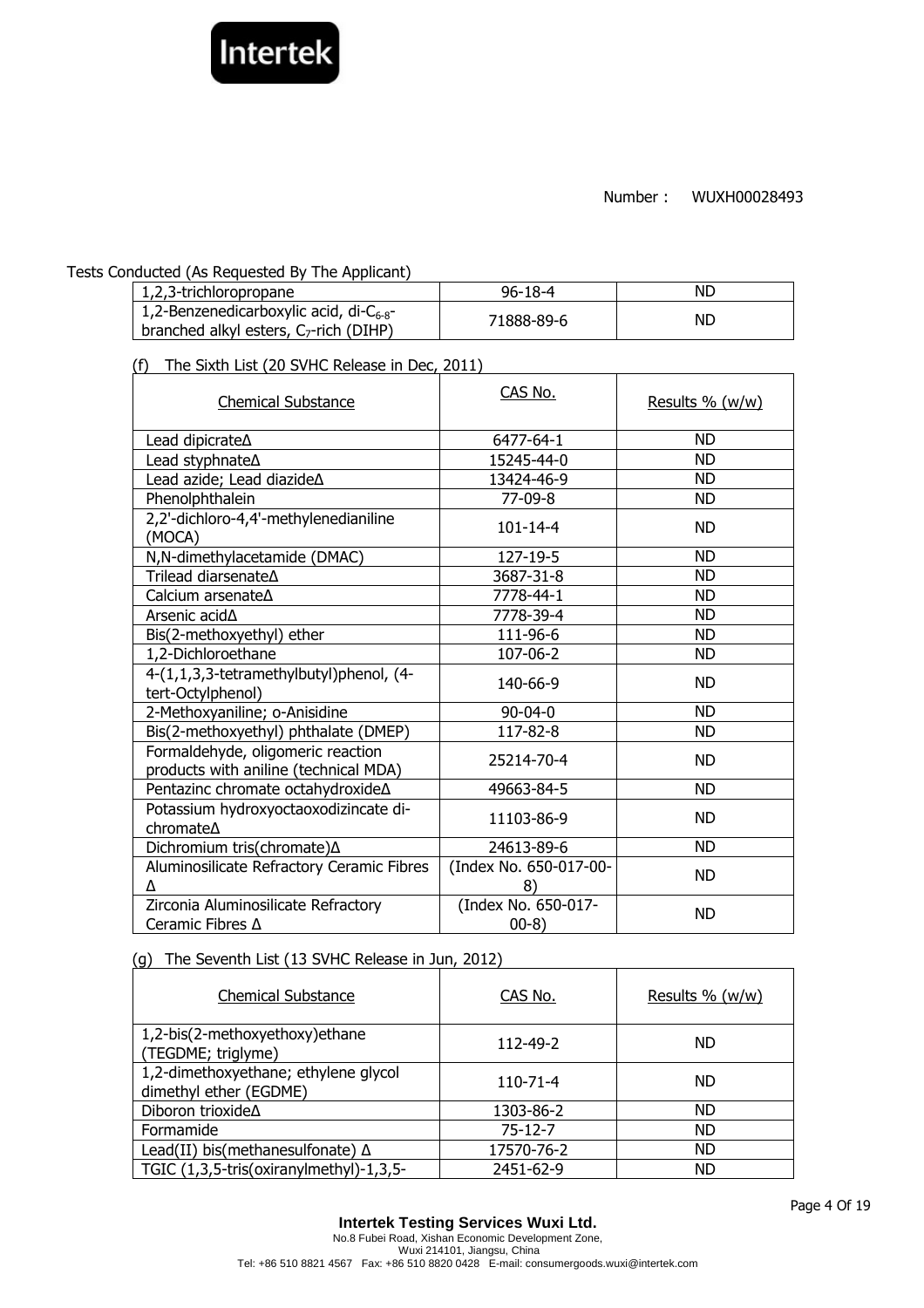

Tests Conducted (As Requested By The Applicant)

| triazine-2,4,6(1H,3H,5H)-trione)                                                                                                                                                                                                                             |                |           |
|--------------------------------------------------------------------------------------------------------------------------------------------------------------------------------------------------------------------------------------------------------------|----------------|-----------|
| β-TGIC (1,3,5-tris[(2S and 2R)-2,3-<br>epoxypropyl]-1,3,5-triazine-2,4,6-<br>$(1H, 3H, 5H)$ -trione)                                                                                                                                                         | 59653-74-6     | <b>ND</b> |
| 4,4'-bis(dimethylamino)benzophenone<br>(Michler's ketone)                                                                                                                                                                                                    | $90 - 94 - 8$  | <b>ND</b> |
| N,N,N',N'-tetramethyl-4,4'-<br>methylenedianiline (Michler's base)                                                                                                                                                                                           | $101 - 61 - 1$ | <b>ND</b> |
| [4-[4,4'-bis(dimethylamino)<br>benzhydrylidene]cyclohexa-2,5-dien-1-<br>ylidene]dimethylammonium chloride (C.I.<br>Basic Violet 3) [with $\geq 0.1\%$ of Michler's<br>ketone (EC No. 202-027-5) or Michler's<br>base (EC No. 202-959-2)]                     | 548-62-9       | <b>ND</b> |
| [4-[[4-anilino-1-naphthyl][4-<br>(dimethylamino)phenyl]methylene]cycloh<br>exa-2,5-dien-1-ylidene]<br>dimethylammonium chloride (C.I. Basic<br>Blue 26) [with $\geq$ 0.1% of Michler's<br>ketone (EC No. 202-027-5) or Michler's<br>base (EC No. 202-959-2)] | 2580-56-5      | <b>ND</b> |
| a, a-Bis[4-(dimethylamino)phenyl]-4<br>(phenylamino)naphthalene-1-<br>methanol (C.I. Solvent Blue 4) [with $\ge$<br>0.1% of Michler's ketone (EC No. 202-<br>027-5) or Michler's base (EC No. 202-959-<br>$2)$ ]                                             | 6786-83-0      | <b>ND</b> |
| 4,4'-bis(dimethylamino)-4"-<br>(methylamino)trityl alcohol [with $\geq 0.1\%$<br>of Michler's ketone (EC No. 202-027-5) or<br>Michler's base (EC No. 202-959-2)]                                                                                             | $561 - 41 - 1$ | <b>ND</b> |

### (h) The Eighth List (54 SVHC Release in Dec, 2012)

| <b>Chemical Substance</b>                                         | CAS No.        | Results $\%$ (w/w) |
|-------------------------------------------------------------------|----------------|--------------------|
| Bis(pentabromophenyl) ether<br>(decabromodiphenyl ether; DecaBDE) | 1163-19-5      | <b>ND</b>          |
| Pentacosafluorotridecanoic acid                                   | 72629-94-8     | <b>ND</b>          |
| Tricosafluorododecanoic acid                                      | $307 - 55 - 1$ | <b>ND</b>          |
| Henicosafluoroundecanoic acid                                     | 2058-94-8      | <b>ND</b>          |
| Heptacosafluorotetradecanoic acid                                 | 376-06-7       | <b>ND</b>          |
| Diazene-1,2-dicarboxamide (C,C'-<br>azodi(formamide))             | $123 - 77 - 3$ | <b>ND</b>          |
| Cyclohexane-1,2-dicarboxylic anhydride                            | 85-42-7        | <b>ND</b>          |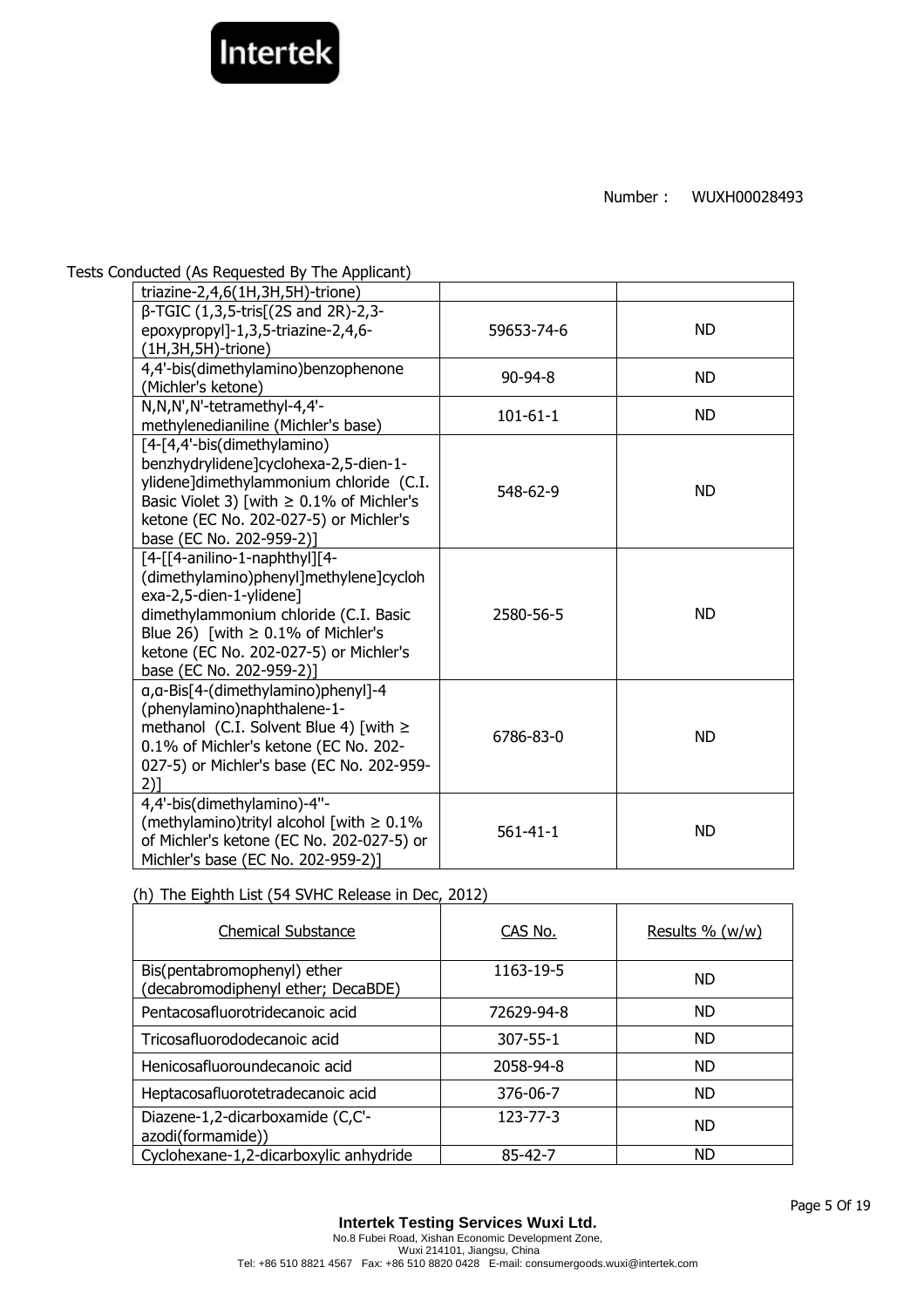

Tests Conducted (As Requested By The Applicant)

| $[1]$                                                                                                                                                                                                                                                            |               |           |
|------------------------------------------------------------------------------------------------------------------------------------------------------------------------------------------------------------------------------------------------------------------|---------------|-----------|
| cis-cyclohexane-1,2-dicarboxylic<br>anhydride [2]                                                                                                                                                                                                                | 13149-00-3    |           |
| trans-cyclohexane-1,2-dicarboxylic<br>anhydride [3]                                                                                                                                                                                                              | 14166-21-3    |           |
| [The individual cis- [2] and trans- [3]<br>isomer substances and all possible<br>combinations of the cis- and trans-<br>isomers [1] are covered<br>by this entry].                                                                                               |               |           |
| Hexahydromethylphthalic anhydride [1],                                                                                                                                                                                                                           |               |           |
| Hexahydro-4-methylphthalic anhydride                                                                                                                                                                                                                             |               |           |
| [2]                                                                                                                                                                                                                                                              | 25550-51-0    |           |
| Hexahydro-1-methylphthalic anhydride                                                                                                                                                                                                                             |               |           |
| $[3],$                                                                                                                                                                                                                                                           | 19438-60-9    | <b>ND</b> |
| Hexahydro-3-methylphthalic anhydride [4]                                                                                                                                                                                                                         | 48122-14-1    |           |
| [The individual isomers [2], [3] and [4]<br>(including their cis- and trans- stereo<br>isomeric forms) and all possible<br>combinations of the isomers [1] are<br>covered by this entry]                                                                         | 57110-29-9    |           |
| 4-Nonylphenol, branched and linear                                                                                                                                                                                                                               |               |           |
| [substances with a linear and/or branched<br>alkyl chain with a carbon number of 9<br>covalently bound in position 4 to phenol,<br>covering also UVCB- and well-defined<br>substances which include any of the<br>individual isomers or a combination<br>thereof |               | <b>ND</b> |
| 4-(1,1,3,3-tetramethylbutyl)phenol,<br>ethoxylated<br>[covering well-defined substances and<br>UVCB substances, polymers and<br>homologues]                                                                                                                      |               | <b>ND</b> |
| Methoxyacetic acid                                                                                                                                                                                                                                               | 625-45-6      | <b>ND</b> |
| N,N-dimethylformamide                                                                                                                                                                                                                                            | $68 - 12 - 2$ | <b>ND</b> |
| Dibutyltin dichloride (DBTC) △                                                                                                                                                                                                                                   | 683-18-1      | ND.       |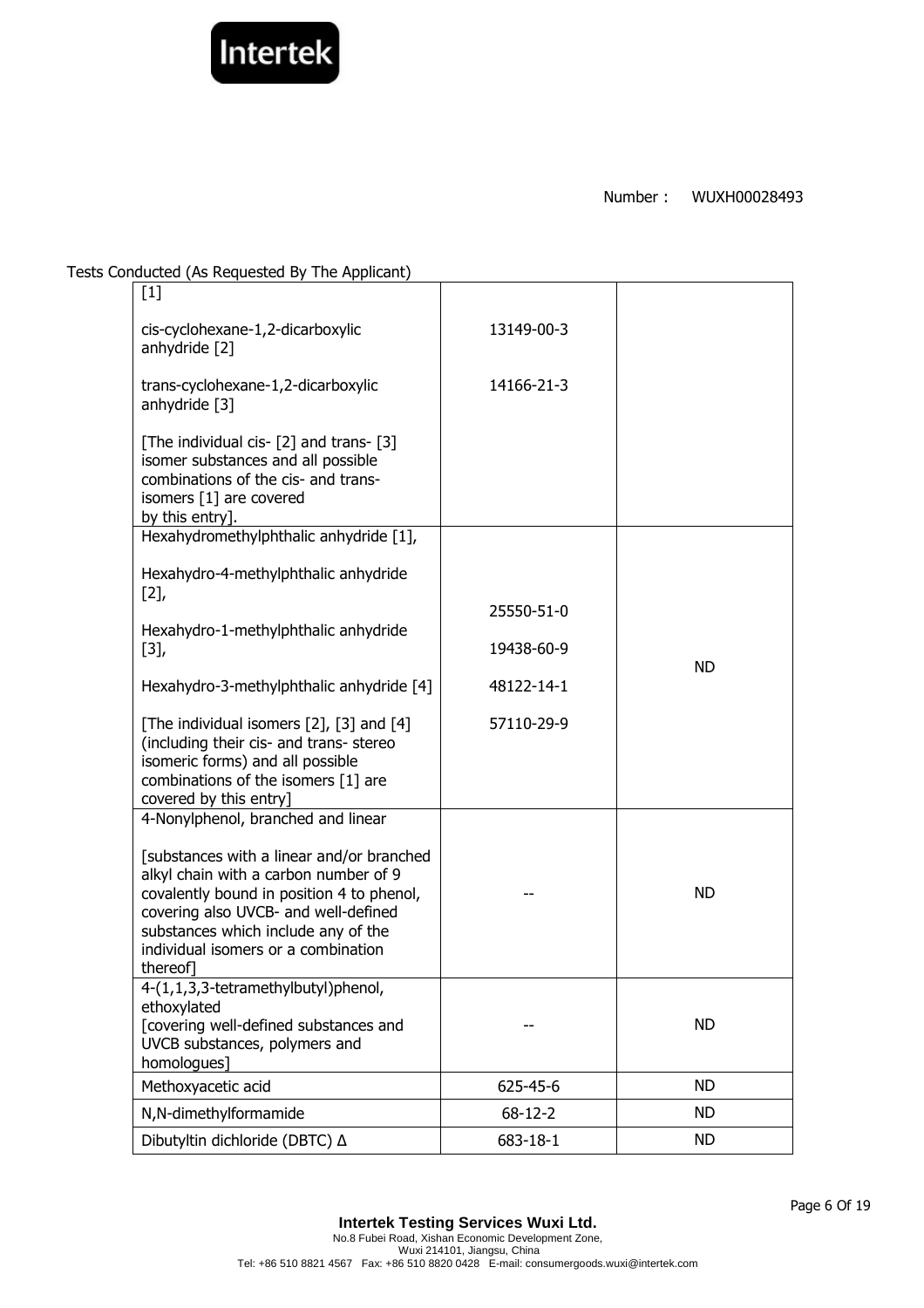

Tests Conducted (As Requested By The Applicant)

| Lead monoxide (Lead oxide) $\Delta$                                                                                                                                                                          | 1317-36-8     | <b>ND</b> |
|--------------------------------------------------------------------------------------------------------------------------------------------------------------------------------------------------------------|---------------|-----------|
| Orange lead (Lead tetroxide) ∆                                                                                                                                                                               | 1314-41-6     | <b>ND</b> |
| Lead bis(tetrafluoroborate) A                                                                                                                                                                                | 13814-96-5    | <b>ND</b> |
| Trilead bis(carbonate) dihy droxide A                                                                                                                                                                        | 1319-46-6     | <b>ND</b> |
| Lead titanium trioxideA                                                                                                                                                                                      | 12060-00-3    | <b>ND</b> |
| Lead titanium zirconium oxideA                                                                                                                                                                               | 12626-81-2    | <b>ND</b> |
| Silicic acid, lead salt ∆                                                                                                                                                                                    | 11120-22-2    | <b>ND</b> |
| Silicic acid (H2Si2O5), barium salt (1:1),<br>lead-doped $\Delta$<br>[with lead (Pb) content above the<br>applicable generic concentration limit for                                                         |               |           |
| 'toxicity for reproduction' Repr. 1A (CLP)<br>or category 1 (DSD); the substance is a<br>member of the group entry of lead<br>compounds, with index number 082-001-<br>00-6 in Regulation (EC) No 1272/2008] | 68784-75-8    | <b>ND</b> |
| 1-bromopropane (n-propyl bromide)                                                                                                                                                                            | 106-94-5      | <b>ND</b> |
| Methyloxirane (Propylene oxide)                                                                                                                                                                              | $75 - 56 - 9$ | <b>ND</b> |
| 1,2-Benzenedicarboxylic acid,<br>dipentylester, branched and linear                                                                                                                                          | 84777-06-0    | <b>ND</b> |
| Diisopentylphthalate (DIPP)                                                                                                                                                                                  | 605-50-5      | <b>ND</b> |
| N-pentyl-isopentylphthalate                                                                                                                                                                                  | 776297-69-9   | <b>ND</b> |
| 1,2-diethoxyethane                                                                                                                                                                                           | 629-14-1      | <b>ND</b> |
| Acetic acid, lead salt, basic∆                                                                                                                                                                               | 51404-69-4    | <b>ND</b> |
| Lead oxide sulfate A                                                                                                                                                                                         | 12036-76-9    | <b>ND</b> |
| [Phthalato(2-)]dioxotrilead∆                                                                                                                                                                                 | 69011-06-9    | <b>ND</b> |
| Dioxobis(stearato)trilead∆                                                                                                                                                                                   | 12578-12-0    | <b>ND</b> |
| Fatty acids, C16-18, lead salts∆                                                                                                                                                                             | 91031-62-8    | <b>ND</b> |
| Lead cynamidate∆                                                                                                                                                                                             | 20837-86-9    | ND.       |
| Lead dinitrate <sup><math>\Delta</math></sup>                                                                                                                                                                | 10099-74-8    | <b>ND</b> |
| Pentalead tetraoxide sulphate∆                                                                                                                                                                               | 12065-90-6    | ND.       |
| Pyrochlore, antimony lead yellow∆                                                                                                                                                                            | 8012-00-8     | <b>ND</b> |
| Sulfurous acid, lead salt, dibasic∆                                                                                                                                                                          | 62229-08-7    | ND.       |
| Tetraethyllead∆                                                                                                                                                                                              | 78-00-2       | <b>ND</b> |
| Tetralead trioxide sulphateA                                                                                                                                                                                 | 12202-17-4    | <b>ND</b> |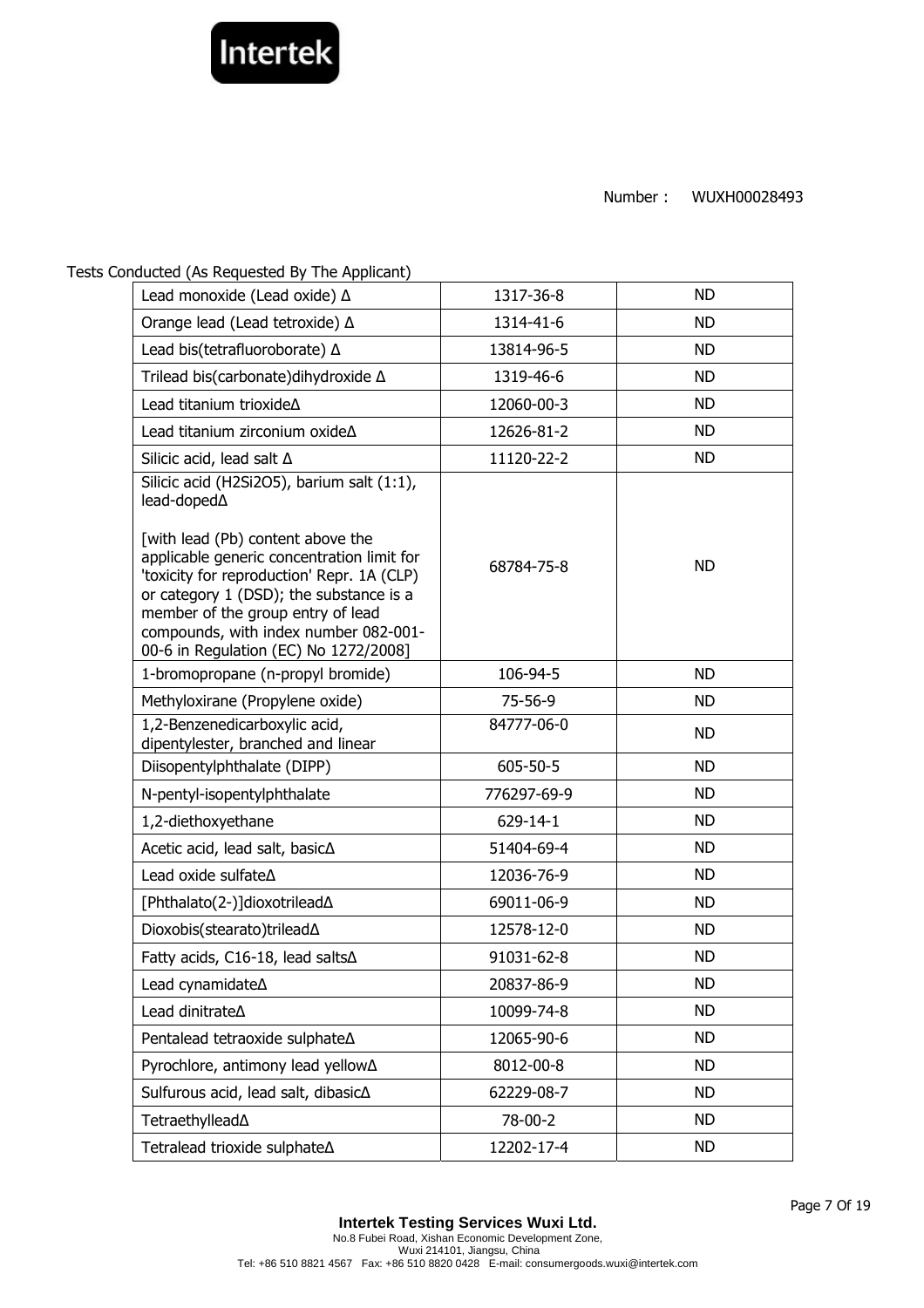

Tests Conducted (As Requested By The Applicant)

| Trilead dioxide phosphonate∆                           | 12141-20-7    | <b>ND</b> |
|--------------------------------------------------------|---------------|-----------|
| Furan                                                  | 110-00-9      | ND        |
| Diethyl sulphate                                       | $64 - 67 - 5$ | <b>ND</b> |
| Dimethyl sulphate                                      | $77 - 78 - 1$ | ND        |
| 3-ethyl-2-methyl-2-(3-methylbutyl)-1,3-<br>oxazolidine | 143860-04-2   | <b>ND</b> |
| Dinoseb (6-sec-butyl-2,4-dinitrophenol)                | 88-85-7       | ND        |
| 4,4'-methylenedi-o-toluidine                           | 838-88-0      | <b>ND</b> |
| 4,4'-oxydianiline and its salts                        | 101-80-4      | ND        |
| 4-aminoazobenzene                                      | $60 - 09 - 3$ | <b>ND</b> |
| 4-methyl-m-phenylenediamine (toluene-<br>2,4-diamine)  | $95 - 80 - 7$ | <b>ND</b> |
| 6-methoxy-m-toluidine (p-cresidine)                    | 120-71-8      | <b>ND</b> |
| Biphenyl-4-ylamine                                     | $92 - 67 - 1$ | <b>ND</b> |
| o-aminoazotoluene [(4-o-tolylazo-o-<br>toluidine])     | $97 - 56 - 3$ | <b>ND</b> |
| o-toluidine                                            | $95 - 53 - 4$ | <b>ND</b> |
| N-methylacetamide                                      | 79-16-3       | ND        |

### (i) The Ninth List (6 SVHC Release in Jun, 2013)

| <b>Chemical Substance</b>                                                                                                                                                                                                                                                                                                                                       | CAS No.   | Results % $(w/w)$ |
|-----------------------------------------------------------------------------------------------------------------------------------------------------------------------------------------------------------------------------------------------------------------------------------------------------------------------------------------------------------------|-----------|-------------------|
| $C$ admium $\Delta$                                                                                                                                                                                                                                                                                                                                             | 7440-43-9 | ND.               |
| Cadmium oxide $\Delta$                                                                                                                                                                                                                                                                                                                                          | 1306-19-0 | ND.               |
| Dipentyl phthalate (DPP)                                                                                                                                                                                                                                                                                                                                        | 131-18-0  | ND.               |
| 4-Nonylphenol, branched and linear,<br>ethoxylated<br>[substances with a linear and/or branched<br>alkyl chain with a carbon number of 9<br>covalently bound in position 4 to phenol,<br>ethoxylated covering UVCB- and well-<br>defined substances, polymers and<br>homologues, which include any of the<br>individual isomers and/or combinations<br>thereof] |           | ND.               |
| Ammonium pentadecafluorooctanoate                                                                                                                                                                                                                                                                                                                               | 3825-26-1 | ND                |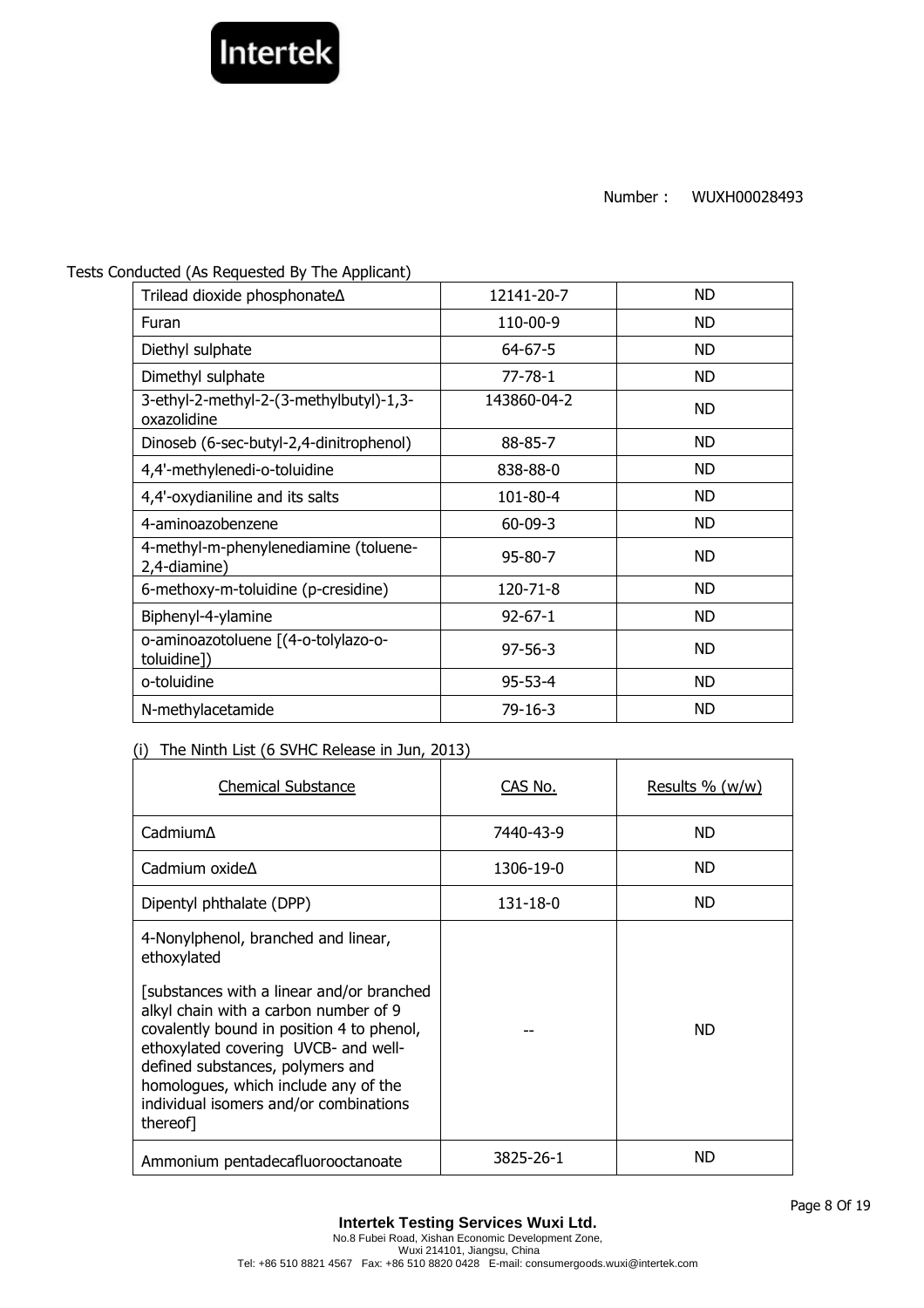

Tests Conducted (As Requested By The Applicant)

| (APFO)                              |          |    |
|-------------------------------------|----------|----|
| Pentadecafluorooctanoic acid (PFOA) | 335-67-1 | ΝD |

(j) The Tenth List (7 SVHC Release in Dec, 2013)

| <b>Chemical Substance</b>                                                                                                                                            | CAS No.        | Results % (w/w) |
|----------------------------------------------------------------------------------------------------------------------------------------------------------------------|----------------|-----------------|
| Cadmium sulphide∆                                                                                                                                                    | 1306-23-6      | ND.             |
| Disodium 3,3'-[[1,1'-biphenyl]-4,4'-<br>diylbis(azo)]bis(4-aminonaphthalene-1-<br>sulphonate) (C.I. Direct Red 28)                                                   | 573-58-0       | ND.             |
| Disodium 4-amino-3- $[4-(2,4-$<br>diaminophenyl)azo][1,1'-biphenyl]-4-<br>yl]azo] -5-hydroxy-6-<br>(phenylazo)naphthalene-2,7-disulphonate<br>(C.I. Direct Black 38) | 1937-37-7      | ND.             |
| Dihexyl phthalate (DnHP)                                                                                                                                             | $84 - 75 - 3$  | ND.             |
| Imidazolidine-2-thione (2-imidazoline-2-<br>thiol)                                                                                                                   | $96 - 45 - 7$  | ND.             |
| Lead di(acetate) $\Delta$                                                                                                                                            | $301 - 04 - 2$ | ND.             |
| Trixylyl phosphate                                                                                                                                                   | 25155-23-1     | <b>ND</b>       |

## (k) The Eleventh List (4 SVHC Release in Jun, 2014)

| <b>Chemical Substance</b>                                                                           | CAS No.    | Results % (w/w) |
|-----------------------------------------------------------------------------------------------------|------------|-----------------|
| 1,2-Benzenedicarboxylic acid, dihexyl<br>ester, branched and linear<br>(Diisohexyl phthalate(DIHP)) | 68515-50-4 | ND.             |
| Cadmium chloride $\Delta$                                                                           | 10108-64-2 | ND              |
| Sodium perborate;<br>Perboric acid, sodium salt∆                                                    |            | ND.             |
| Sodium peroxometaborate∆                                                                            | 7632-04-4  | ND              |

### (l) The Twelfth List (6 SVHC Release in December, 2014)

| Chemical Substance            | CAS No.    | Results $% (w/w)$ |
|-------------------------------|------------|-------------------|
| 2-(2H-benzotriazol-2-yl)-4,6- | 25973-55-1 | ND                |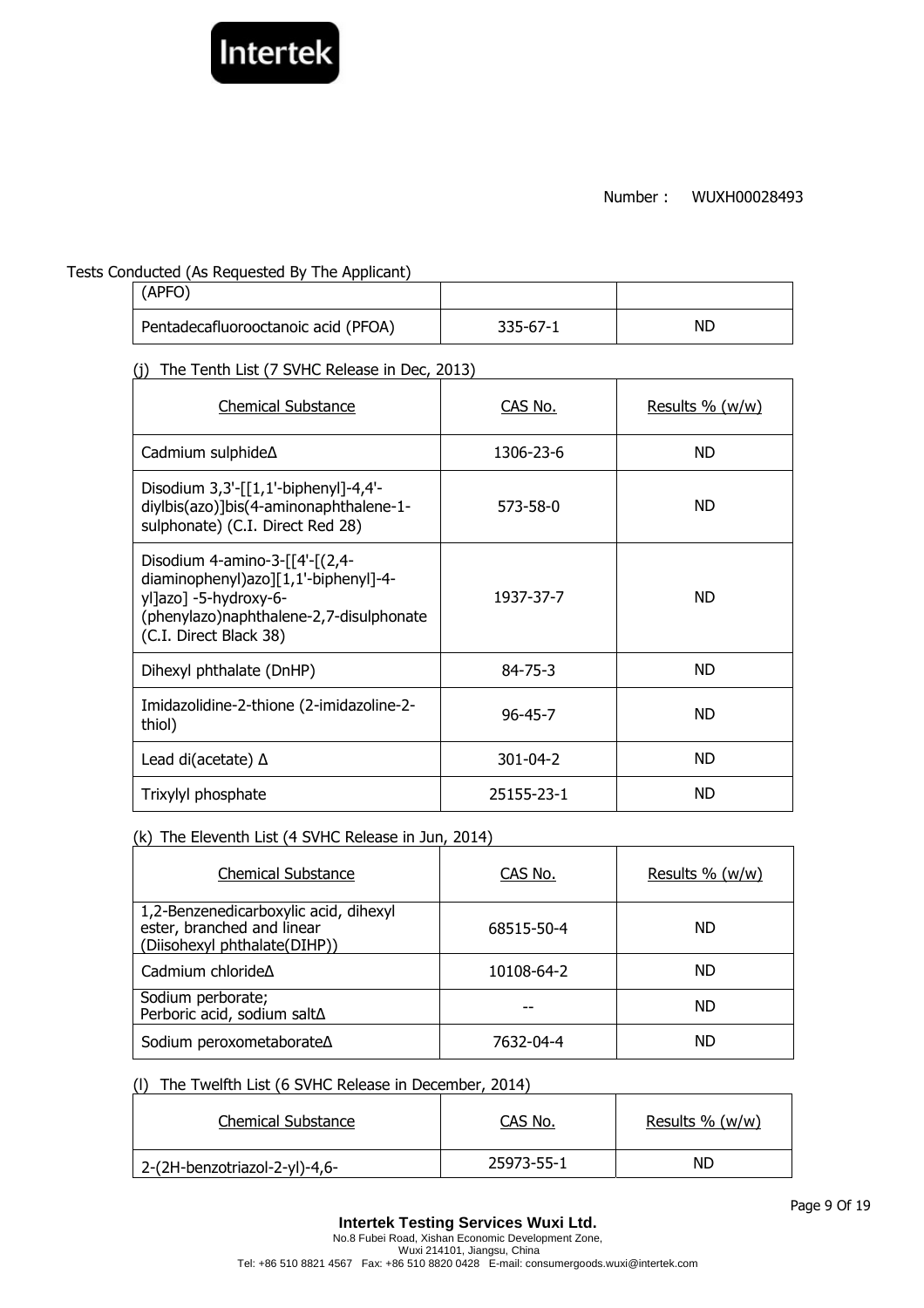

#### Tests Conducted (As Requested By The Applicant)

| ditertpentylphenol (UV-328)                                                                                                                                                                                                                                                        |                            |           |
|------------------------------------------------------------------------------------------------------------------------------------------------------------------------------------------------------------------------------------------------------------------------------------|----------------------------|-----------|
| 2-benzotriazol-2-yl-4,6-di-tert-butylphenol<br>$(UV-320)$                                                                                                                                                                                                                          | 3846-71-7                  | <b>ND</b> |
| 2-ethylhexyl 10-ethyl-4,4-dioctyl-7-oxo-8-<br>oxa-3,5-dithia-4-stannatetradecanoate<br>(DOTE)                                                                                                                                                                                      | 15571-58-1                 | <b>ND</b> |
| Cadmium fluoride $\Delta$                                                                                                                                                                                                                                                          | 7790-79-6                  | ND.       |
| Cadmium sulphate∆                                                                                                                                                                                                                                                                  | 10124-36-4; 31119-<br>53-6 | <b>ND</b> |
| Reaction mass of 2-ethylhexyl 10-ethyl-<br>4,4-dioctyl-7-oxo-8-oxa-3,5-dithia-4-<br>stannatetradecanoate and 2-ethylhexyl<br>10-ethyl-4-[[2-[(2-ethylhexyl)oxy]-2-<br>oxoethyl]thio]-4-octyl-7-oxo-8-oxa-3,5-<br>dithia-4-stannatetradecanoate (reaction<br>mass of DOTE and MOTE) |                            | ND.       |

SVHC = Substance Of Very High Concern

- ND = Not Detected (The Result Is Less Than The Reporting Limit)
- ∆ = Determination Was Based On Elemental Analysis. The Content Was Calculated Based On Assumption Of Worst-Case.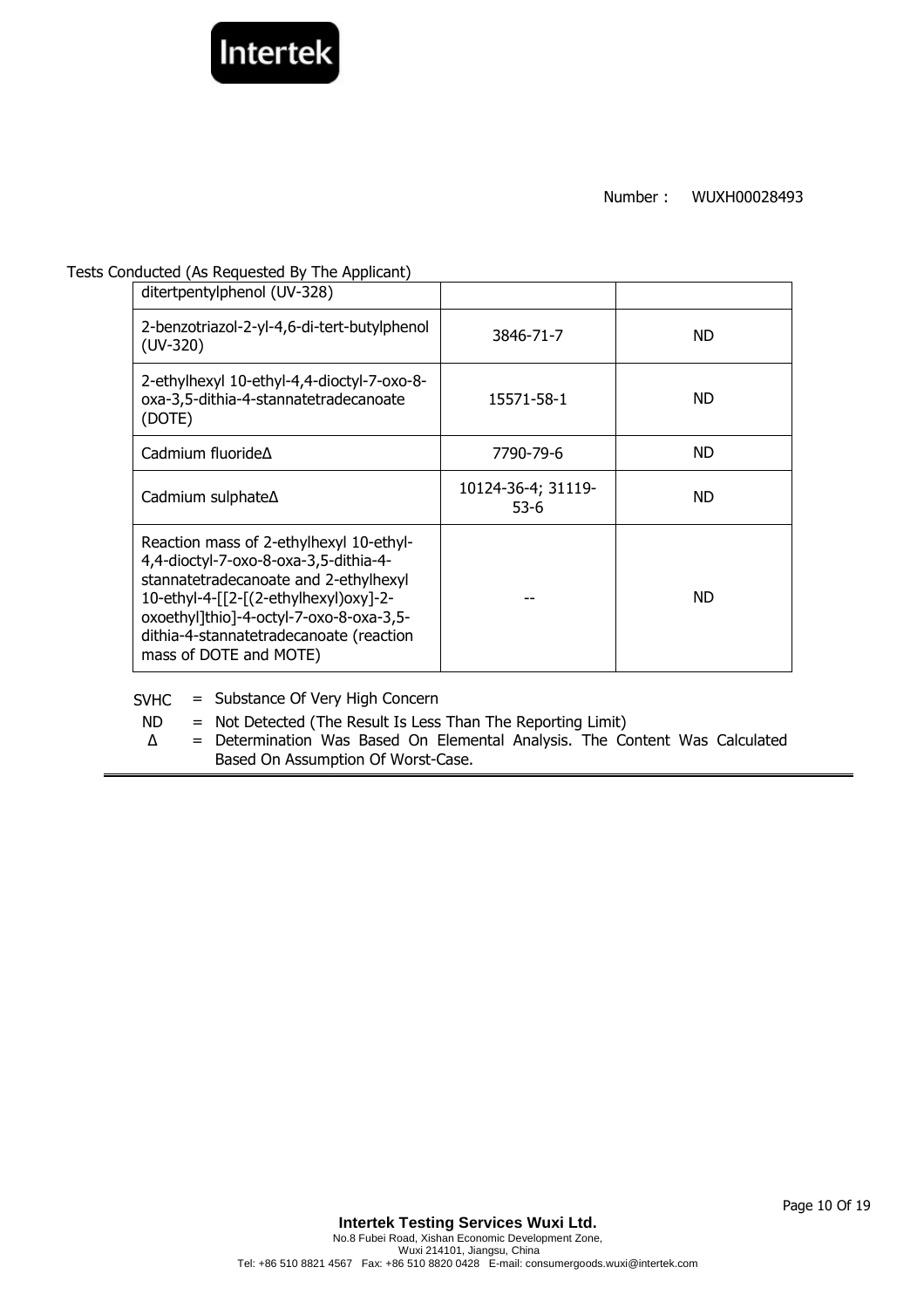

# Tests Conducted (As Requested By The Applicant)

(II) Testing Methods of SVHC

## (a) The First List (15 SVHC Released in Oct, 2008)

| <b>Chemical Substance</b>                             | Method                                                                                                                          | Reporting<br>Limit( %) |
|-------------------------------------------------------|---------------------------------------------------------------------------------------------------------------------------------|------------------------|
|                                                       |                                                                                                                                 | <u>Component</u>       |
| Cobalt Dichloride                                     | By microwave digestion and<br>determined by ICP-OES,<br>further combustion and IC<br>confirmation when necessary                | 0.020                  |
| Diarsenic Pentaoxide                                  |                                                                                                                                 | 0.020                  |
| Diarsenic Trioxide                                    | By microwave digestion and                                                                                                      | 0.020                  |
| Lead Hydrogen Arsenate                                | determined by ICP-OES                                                                                                           | 0.020                  |
| Bis(Tributyltin) Oxide (TBTO)                         |                                                                                                                                 | 0.020                  |
| <b>Triethyl Arsenate</b>                              |                                                                                                                                 | 0.020                  |
| Sodium Dichromate                                     | By microwave digestion and<br>determined by ICP-OES,<br>further solvent extraction and<br>UV-VIS confirmation when<br>necessary | 0.020                  |
| Anthracene                                            |                                                                                                                                 | 0.020                  |
| 4,4'-Diaminodiphenylmethane (MDA)                     |                                                                                                                                 | 0.020                  |
| Hexabromocyclododecane (HBCDD)                        |                                                                                                                                 | 0.020                  |
| 5-Tert-Butyl-2,4,6-Trinitro-m-Xylene<br>(Musk Xylene) | By solvent extraction and<br>determined by GC-MSD                                                                               | 0.020                  |
| Bis(2-Ethylhexyl) Phthalate (DEHP)                    |                                                                                                                                 | 0.020                  |
| Dibutyl Phthalate (DBP)                               |                                                                                                                                 | 0.020                  |
| Benzyl Butyl Phthalate (BBP)                          |                                                                                                                                 | 0.020                  |
| Short Chain Chlorinated Paraffins $(C_{10-13})$       |                                                                                                                                 | 0.020                  |

(b) The Second List (13 SVHC Released in Jan, 2010 and Mar, 2010)

| <b>Chemical Substance</b>                                      | Method                                                   | Reporting<br>$limit(\% )$ |
|----------------------------------------------------------------|----------------------------------------------------------|---------------------------|
|                                                                |                                                          | Component                 |
| Lead Chromate                                                  | By microwave digestion and                               | 0.020                     |
| Lead Chromate Molybdate Sulphate Red<br>(C.I. Pigment Red 104) | determined by ICP-OES,<br>further solvent extraction and | 0.020                     |
| Lead Sulfochromate Yellow (C.I. Pigment<br>Yellow 34)          | UV-VIS confirmation when<br>necessary                    | 0.020                     |
| Tris (2-Chloroethyl) Phosphate                                 | By solvent extraction and                                | 0.020                     |
| 2,4-Dinitrotoluene                                             | determined by GC-MSD                                     | 0.020                     |
| Diisobutyl Phthalate (DIBP)                                    |                                                          | 0.020                     |
| Coal Tar Pitch, High Temperature                               |                                                          | 0.020                     |
| Anthracene Oil                                                 |                                                          | 0.020                     |
| Anthracene Oil, Anthracene Paste, Distn.<br>Lights             |                                                          | 0.020                     |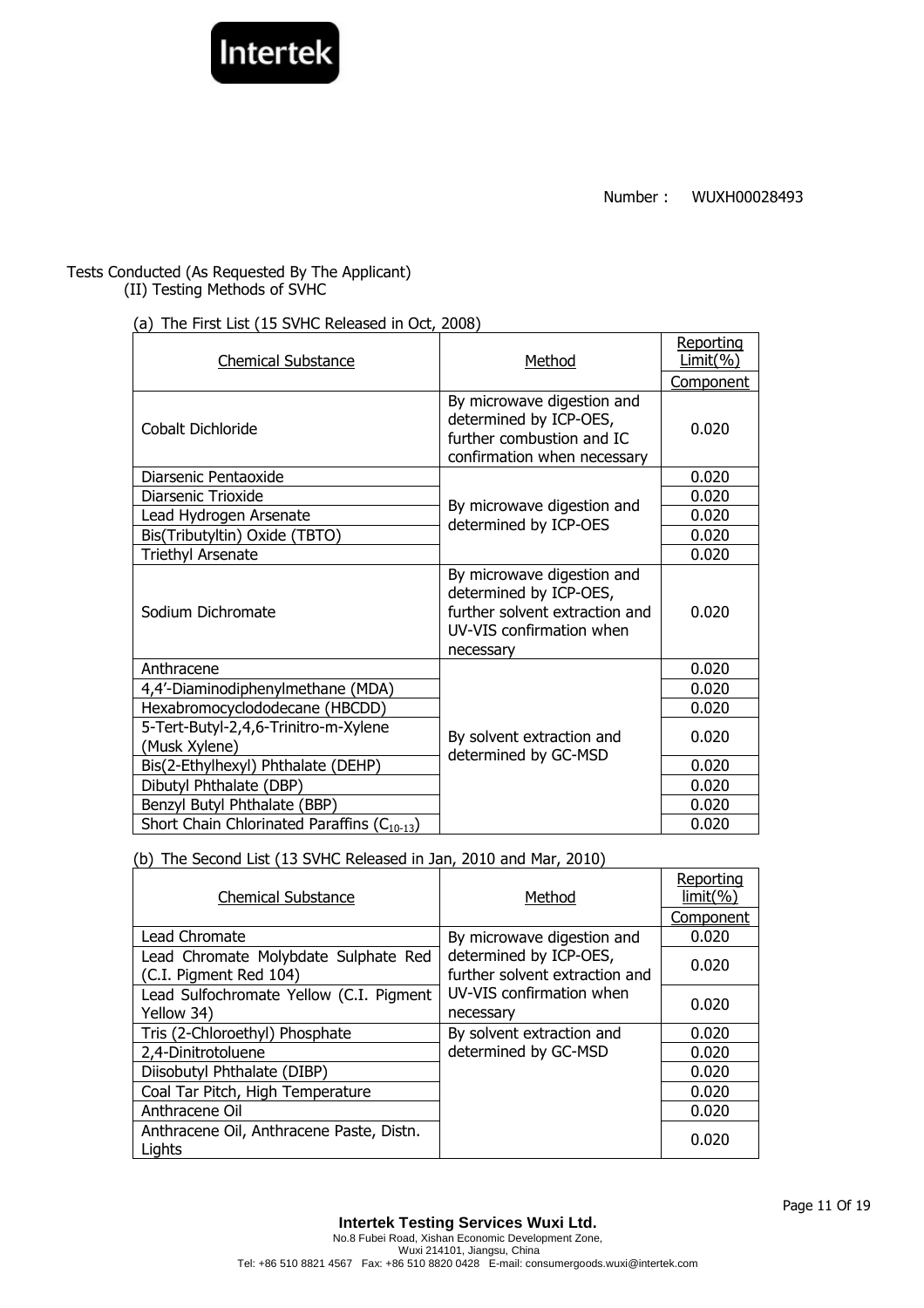

#### Tests Conducted (As Requested By The Applicant)

| Anthracene Oil, Anthracene Paste,<br>Anthracene Fraction | 0.020 |
|----------------------------------------------------------|-------|
| Anthracene Oil, Anthracene-low                           | 0.020 |
| Anthracene Oil, Anthracene paste                         | 0.020 |
| Acrylamide                                               | 0.020 |

(c) The Third List (8 SVHC Released in Jun, 2010)

| <b>Chemical Substance</b>               | Method                                              | Reporting<br>limit( %) |
|-----------------------------------------|-----------------------------------------------------|------------------------|
|                                         |                                                     | Component              |
| <b>Boric Acid</b>                       |                                                     | 0.020                  |
| Disodium Tetraborate, Anhydrous         | By microwave digestion and<br>determined by ICP-OES | 0.020                  |
| Tetraboron Disodium Heptaoxide, Hydrate |                                                     | 0.020                  |
| Sodium Chromate                         | By microwave digestion and                          | 0.020                  |
| Potassium Chromate                      | determined by ICP-OES,                              | 0.020                  |
| Ammonium Dichromate                     | further solvent extraction and                      | 0.020                  |
| Potassium Dichromate                    | UV-VIS confirmation when<br>necessary               | 0.020                  |
| Trichloroethylene                       | By solvent extraction and<br>determined by GC-MSD   | 0.020                  |

### (d) The Fourth List (8 SVHC Released in Dec, 2010)

| <b>Chemical Substance</b>               | Method                         | Reporting<br>limit( %) |
|-----------------------------------------|--------------------------------|------------------------|
|                                         |                                | Component              |
| 2-Methoxyethanol                        | By solvent extraction and      | 0.020                  |
| 2-Ethoxyethanol                         | determined by GC-MSD           | 0.020                  |
| Cobalt Sulphate                         |                                | 0.020                  |
| Cobalt Dinitrate                        | By microwave digestion and     | 0.020                  |
| Cobalt Carbonate                        | determined by ICP-OES          | 0.020                  |
| Cobalt Diacetate                        |                                | 0.020                  |
| Chromium Trioxide                       | By microwave digestion and     | 0.020                  |
| Chromic Acid                            | determined by ICP-OES,         |                        |
| Dichromic Acid                          | further solvent extraction and | 0.020                  |
| Oligomers Of Chromic Acid And Dichromic | UV-VIS confirmation when       |                        |
| Acid                                    | necessary                      |                        |

### (e) The Fifth list (7 SVHC Released in Jun, 2011)

| <b>Chemical Substance</b>     | Method                                                                                                                          | Reporting<br>limit(% |
|-------------------------------|---------------------------------------------------------------------------------------------------------------------------------|----------------------|
|                               |                                                                                                                                 | Component            |
| Strontium Chromate            | By microwave digestion and<br>determined by ICP-OES,<br>further solvent extraction and<br>UV-VIS confirmation when<br>necessary | 0.020                |
| 2-ethoxyethyl acetate (2-EEA) | By solvent extraction and                                                                                                       | 0.020                |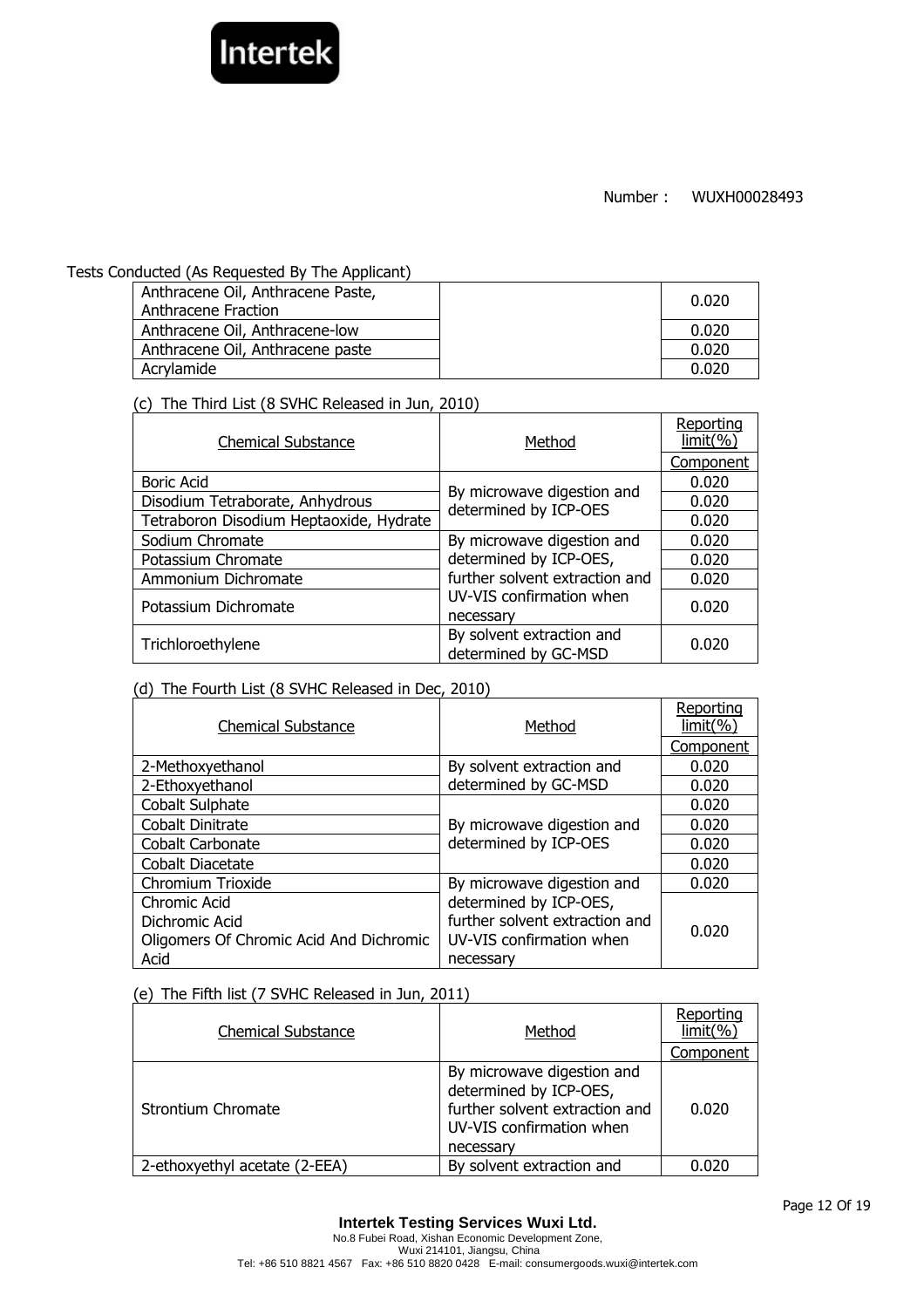

#### Tests Conducted (As Requested By The Applicant)

| 1,2-Benzenedicarboxylic acid,<br>$di-C_{7-11}$ -branched and linear alkyl<br>esters (DHNUP)         | determined by GC-MSD | 0.020 |
|-----------------------------------------------------------------------------------------------------|----------------------|-------|
| Hydrazine                                                                                           |                      | 0.020 |
| 1-methyl-2-pyrrolidone                                                                              |                      | 0.020 |
| 1,2,3-trichloropropane                                                                              |                      | 0.020 |
| 1,2-Benzenedicarboxylic acid, di- $C_{6-8}$ -<br>branched alkyl esters, C <sub>7</sub> -rich (DIHP) |                      | 0.020 |

(f) The Sixth list (20 SVHC Released in Dec, 2011)

| UJ<br>THE SIXULIST (20 SYTIC REJEASED IN DEC, 2011)                        |                                                          |                        |
|----------------------------------------------------------------------------|----------------------------------------------------------|------------------------|
| <b>Chemical Substance</b>                                                  | Method                                                   | Reporting<br>limit( %) |
|                                                                            |                                                          | Component              |
| Pentazinc chromate octahydroxide                                           | By microwave digestion and                               | 0.020                  |
| Potassium hydroxyoctaoxodizincate di-<br>chromate                          | determined by ICP-OES,<br>further solvent extraction and | 0.020                  |
| Dichromium tris(chromate)                                                  | UV-VIS confirmation when<br>necessary                    | 0.020                  |
| Lead dipicrate                                                             |                                                          | 0.020                  |
| Lead azide; Lead diazide                                                   |                                                          | 0.020                  |
| Trilead diarsenate                                                         |                                                          | 0.020                  |
| Calcium arsenate                                                           |                                                          | 0.020                  |
| Lead styphnate                                                             | By microwave digestion and<br>determined by ICP-OES      | 0.020                  |
| Arsenic acid                                                               |                                                          | 0.020                  |
| Aluminosilicate Refractory Ceramic Fibres                                  |                                                          | 0.020                  |
| Zirconia Aluminosilicate Refractory<br><b>Ceramic Fibres</b>               |                                                          | 0.020                  |
| 2,2'-dichloro-4,4'-methylenedianiline<br>(MOCA)                            |                                                          | 0.020                  |
| N,N-dimethylacetamide (DMAC)                                               |                                                          | 0.020                  |
| Bis(2-methoxyethyl) ether                                                  |                                                          | 0.020                  |
| 1,2-Dichloroethane                                                         | By solvent extraction and                                | 0.020                  |
| 4-(1,1,3,3-tetramethylbutyl)phenol, (4-<br>tert-Octylphenol)               | determined by GC-MSD                                     | 0.020                  |
| Bis(2-methoxyethyl) phthalate (DMEP)                                       |                                                          | 0.020                  |
| Formaldehyde, oligomeric reaction<br>products with aniline (technical MDA) |                                                          | 0.020                  |
| Phenolphthalein                                                            |                                                          | 0.020                  |
| 2-Methoxyaniline; o-Anisidine                                              |                                                          | 0.020                  |

#### (g) The Seventh list (13 SVHC Released in Jun, 2012)

| Chemical Substance | Method                     | Reporting<br>$limit(\% )$ |
|--------------------|----------------------------|---------------------------|
|                    |                            | Component                 |
| Diboron trioxide   | By microwave digestion and | 0.020                     |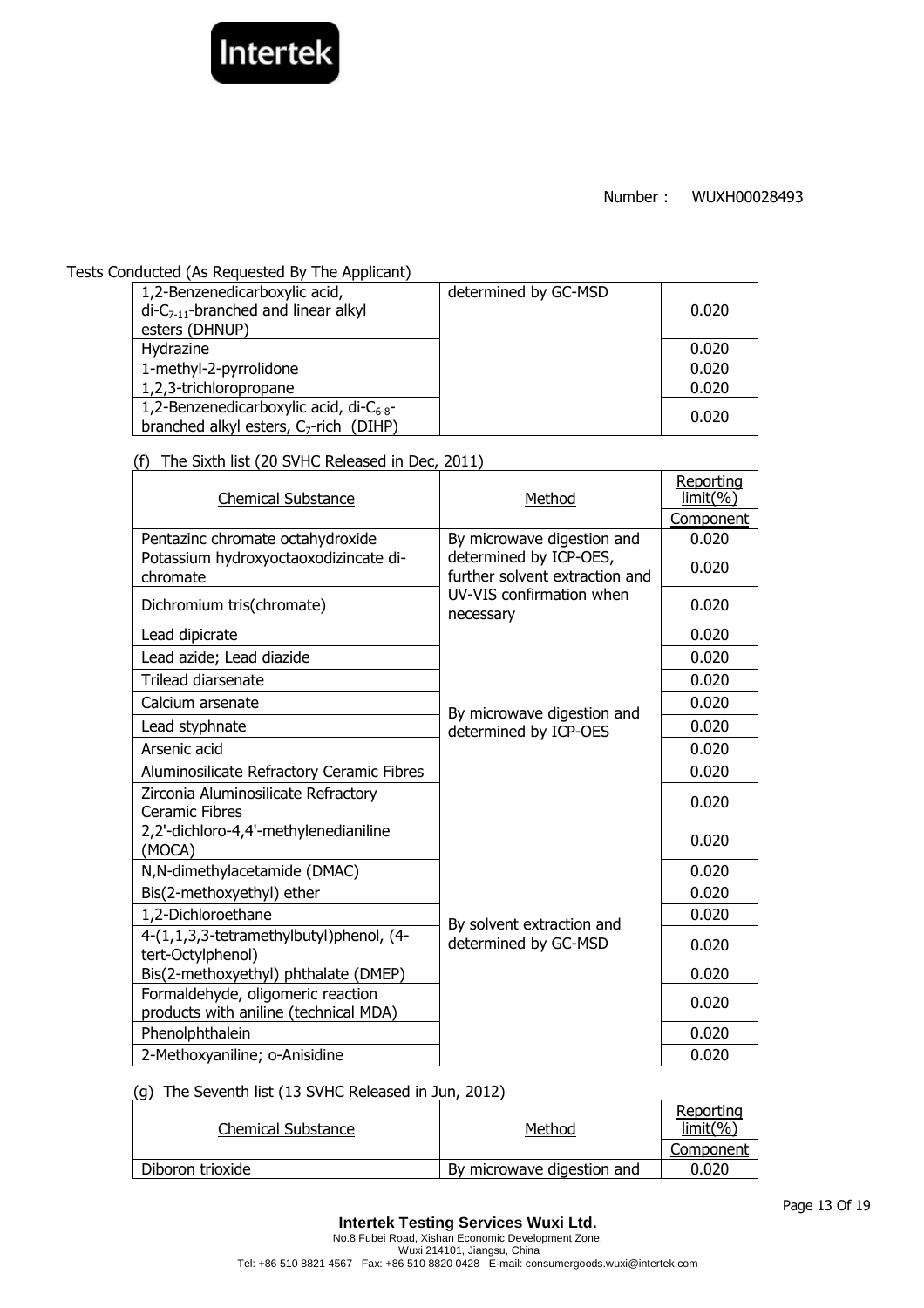

Tests Conducted (As Requested By The Applicant)

| Lead(II) bis(methanesulfonate)                                     | determined by ICP-OES     | 0.020 |
|--------------------------------------------------------------------|---------------------------|-------|
| 1,2-bis(2-methoxyethoxy)ethane                                     |                           | 0.020 |
| (TEGDME; triglyme)                                                 |                           |       |
| 1,2-dimethoxyethane; ethylene glycol                               |                           | 0.020 |
| dimethyl ether (EGDME)                                             |                           |       |
| Formamide                                                          |                           | 0.020 |
| TGIC(1,3,5-tris(oxiranylmethyl)-1,3,5-                             |                           | 0.020 |
| triazine-2,4,6(1H,3H,5H)-trione)                                   |                           |       |
| β-TGIC (1,3,5-tris[(2S and 2R)-2,3-                                | By solvent extraction and |       |
| epoxypropyl]-1,3,5-triazine-2,4,6-                                 | determined by GC-MSD      | 0.020 |
| $(1H, 3H, 5H)$ -trione)                                            |                           |       |
| 4,4'-bis(dimethylamino)benzophenone                                |                           | 0.020 |
| (Michler's ketone)                                                 |                           |       |
| N,N,N',N'-tetramethyl-4,4'-                                        |                           | 0.020 |
| methylenedianiline (Michler's base)                                |                           |       |
| 4,4'-bis(dimethylamino)-4"-                                        |                           |       |
| (methylamino)trityl alcohol[with $\geq 0.1\%$                      |                           | 0.020 |
| of Michler's ketone (EC No. 202-027-5) or                          |                           |       |
| Michler's base (EC No. 202-959-2)]                                 |                           |       |
| q, a-Bis[4-(dimethylamino)phenyl]-4<br>(phenylamino)naphthalene-1- |                           |       |
| methanol (C.I. Solvent Blue 4) [with $\ge$                         |                           |       |
| 0.1% of Michler's ketone (EC No. 202-                              |                           | 0.020 |
| 027-5) or Michler's base (EC No. 202-959-                          |                           |       |
| 2)1                                                                |                           |       |
| [4-[4,4'-bis(dimethylamino)                                        |                           |       |
| benzhydrylidene]cyclohexa-2,5-dien-1-                              |                           |       |
| ylidene]dimethylammonium chloride (C.I.                            |                           |       |
| Basic Violet 3) [with $\geq 0.1\%$ of Michler's                    | By solvent extraction and | 0.020 |
| ketone (EC No. 202-027-5) or Michler's                             | determined by LC-MS/MS    |       |
| base (EC No. 202-959-2)]                                           |                           |       |
| [4-[[4-anilino-1-naphthyl][4-                                      |                           |       |
| (dimethylamino)phenyl]methylene]cycloh                             |                           |       |
| exa-2,5-dien-1-ylidene]                                            |                           |       |
| dimethylammonium chloride (C.I. Basic                              |                           | 0.020 |
| Blue 26) [with $\geq 0.1\%$ of Michler's ketone                    |                           |       |
| (EC No. 202-027-5) or Michler's base (EC                           |                           |       |
| No. 202-959-2)]                                                    |                           |       |

(h) The Eighth List (54 SVHC Release in Dec, 2012)

| <b>Chemical Substance</b>                                         | Method                                           | Reporting<br>$limit(\% )$ |
|-------------------------------------------------------------------|--------------------------------------------------|---------------------------|
|                                                                   |                                                  | Component                 |
| Bis(pentabromophenyl) ether<br>(decabromodiphenyl ether; DecaBDE) | By solvent extraction and<br>determined by GC-MS | 0.020                     |
| Pentacosafluorotridecanoic acid                                   | By solvent extraction and                        | 0.020                     |
| Tricosafluorododecanoic acid                                      | determined by LC-MS/MS                           | 0.020                     |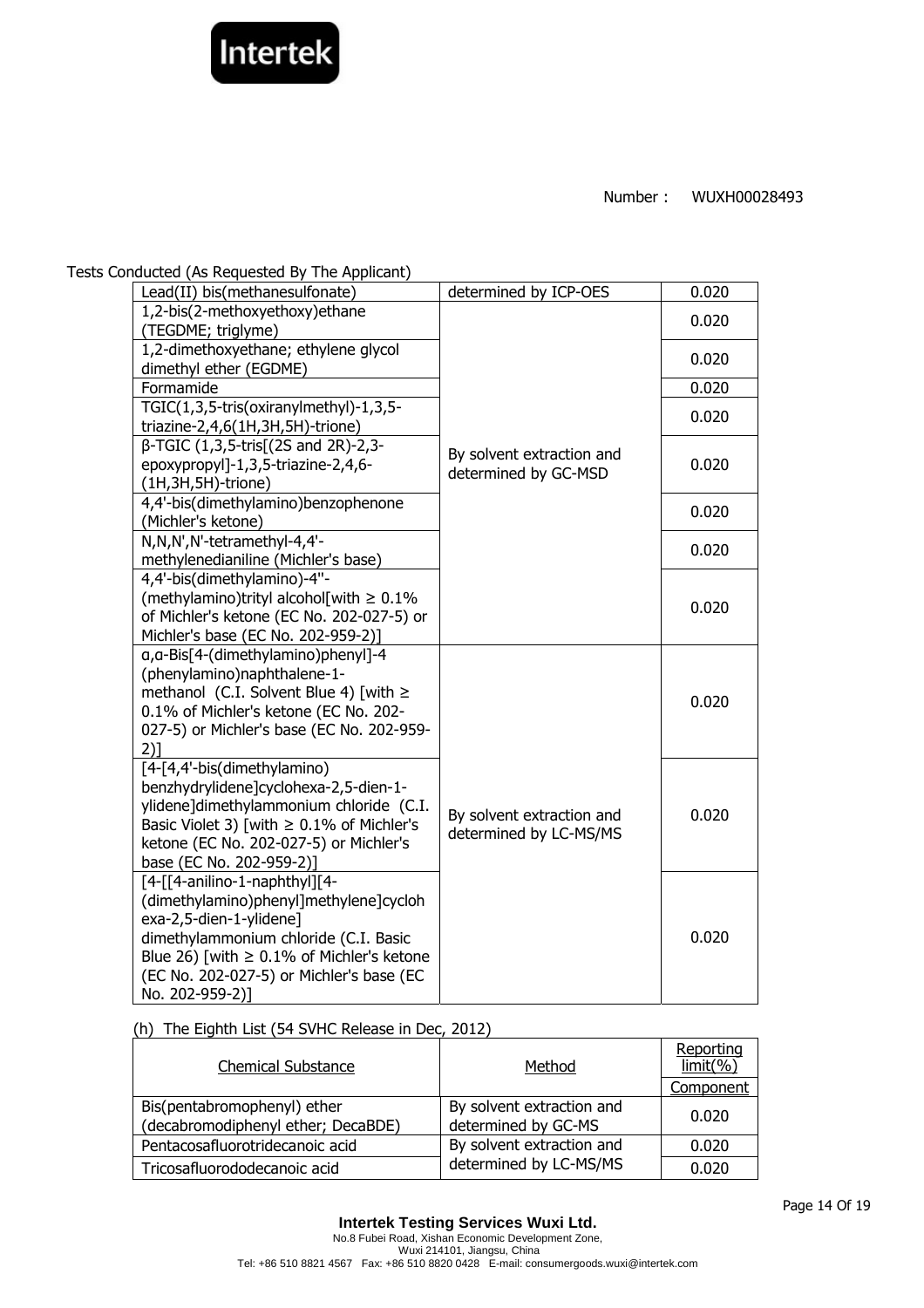

#### Tests Conducted (As Requested By The Applicant)

| Henicosafluoroundecanoic acid                                                                                                                                                                                                                                                                                                                                                   |                                                     | 0.020 |
|---------------------------------------------------------------------------------------------------------------------------------------------------------------------------------------------------------------------------------------------------------------------------------------------------------------------------------------------------------------------------------|-----------------------------------------------------|-------|
| Heptacosafluorotetradecanoic acid                                                                                                                                                                                                                                                                                                                                               |                                                     | 0.020 |
| Diazene-1,2-dicarboxamide (C,C'-<br>azodi(formamide))                                                                                                                                                                                                                                                                                                                           | By solvent extraction and<br>determined by HPLC-DAD | 0.020 |
| Cyclohexane-1,2-dicarboxylic anhydride<br>$[1]$<br>cis-cyclohexane-1,2-dicarboxylic<br>anhydride [2]<br>trans-cyclohexane-1,2-dicarboxylic<br>anhydride [3]<br>[The individual cis- [2] and trans- [3]<br>isomer substances and all possible<br>combinations of the cis- and trans-<br>isomers [1] are covered by this entry].                                                  |                                                     | 0.020 |
| Hexahydromethylphthalic anhydride [1],<br>Hexahydro-4-methylphthalic anhydride<br>[2]<br>Hexahydro-1-methylphthalic anhydride<br>$[3],$<br>Hexahydro-3-methylphthalic anhydride [4]<br>[The individual isomers [2], [3] and [4]<br>(including their cis- and trans- stereo<br>isomeric forms) and all possible<br>combinations of the isomers [1] are<br>covered by this entry] | By solvent extraction and<br>determined by GC-MSD   | 0.020 |
| 4-Nonylphenol, branched and linear<br>[substances with a linear and/or branched<br>alkyl chain with a carbon number of 9<br>covalently bound in position 4 to phenol,<br>covering also UVCB- and well-defined<br>substances which include any of the<br>individual isomers or a combination<br>thereofl                                                                         |                                                     | 0.020 |
| 4-(1,1,3,3-tetramethylbutyl)phenol,<br>ethoxylated<br>[covering well-defined substances and<br>UVCB substances, polymers and<br>homologues]                                                                                                                                                                                                                                     | By solvent extraction and<br>determined by LC-MS/MS | 0.020 |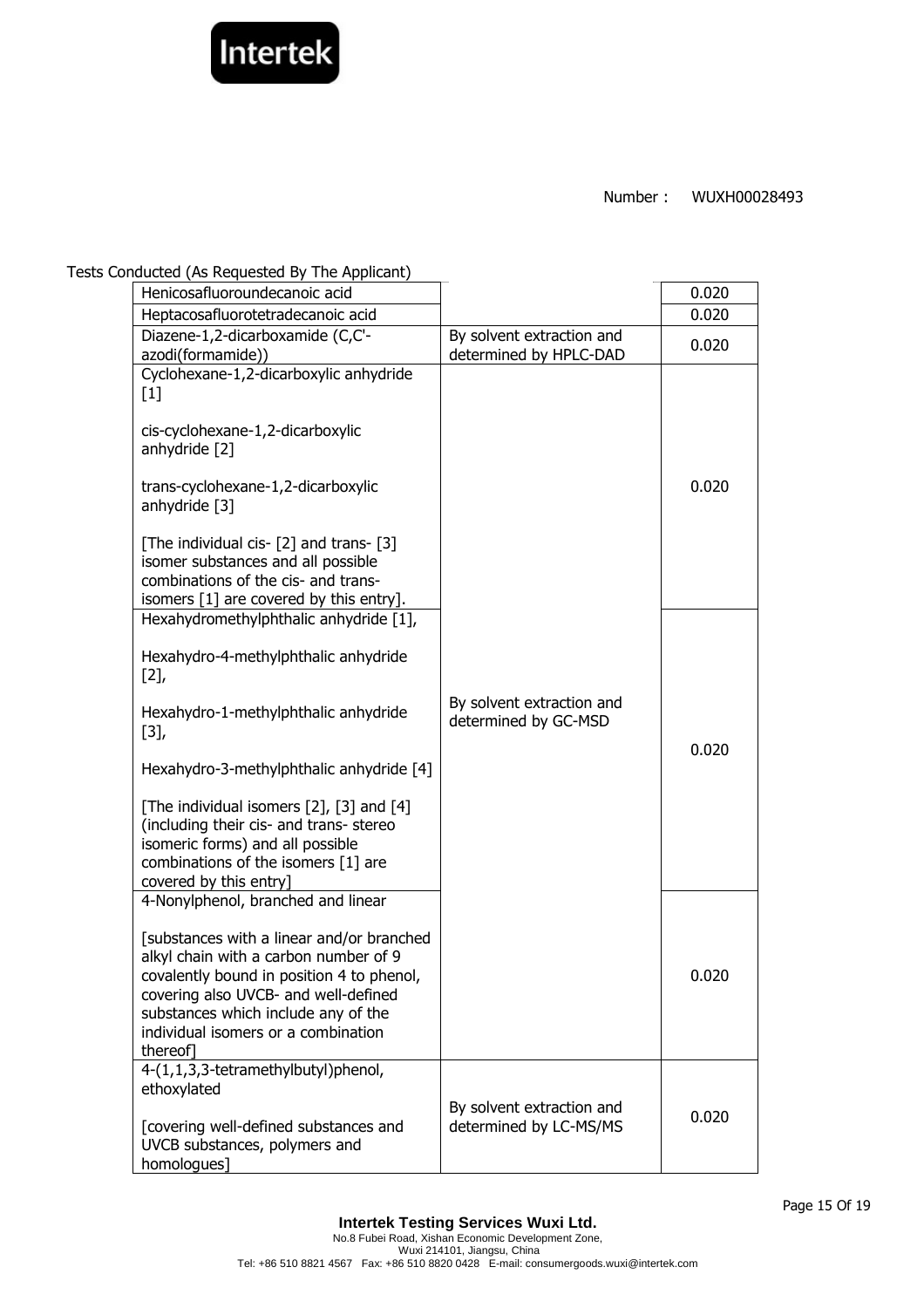

Tests Conducted (As Requested By The Applicant)

| Methoxyacetic acid                                                                                                                                                                                                                                                                              |                                                     | 0.020 |
|-------------------------------------------------------------------------------------------------------------------------------------------------------------------------------------------------------------------------------------------------------------------------------------------------|-----------------------------------------------------|-------|
| Dibutyltin dichloride (DBTC)                                                                                                                                                                                                                                                                    |                                                     | 0.020 |
| Lead monoxide (Lead oxide)                                                                                                                                                                                                                                                                      |                                                     | 0.020 |
| Orange lead (Lead tetroxide)                                                                                                                                                                                                                                                                    |                                                     | 0.020 |
| Lead bis(tetrafluoroborate)                                                                                                                                                                                                                                                                     |                                                     | 0.020 |
| Trilead bis(carbonate)dihydroxide                                                                                                                                                                                                                                                               |                                                     | 0.020 |
| Lead titanium trioxide                                                                                                                                                                                                                                                                          |                                                     | 0.020 |
| Lead titanium zirconium oxide                                                                                                                                                                                                                                                                   |                                                     | 0.020 |
| Silicic acid, lead salt                                                                                                                                                                                                                                                                         |                                                     | 0.020 |
| Silicic acid (H2Si2O5), barium salt (1:1),<br>lead-doped                                                                                                                                                                                                                                        | By microwave digestion and<br>determined by ICP-OES |       |
| [with lead (Pb) content above the<br>applicable generic concentration limit for<br>'toxicity for reproduction' Repr. 1A (CLP)<br>or category 1 (DSD); the substance is a<br>member of the group entry of lead<br>compounds, with index number 082-001-<br>00-6 in Regulation (EC) No 1272/2008] |                                                     | 0.020 |
| N,N-dimethylformamide                                                                                                                                                                                                                                                                           |                                                     | 0.020 |
| 1-bromopropane (n-propyl bromide)                                                                                                                                                                                                                                                               |                                                     | 0.020 |
| Methyloxirane (Propylene oxide)                                                                                                                                                                                                                                                                 |                                                     | 0.020 |
| 1,2-Benzenedicarboxylic acid,<br>dipentylester, branched and linear                                                                                                                                                                                                                             | By solvent extraction and<br>determined by GC-MSD   | 0.020 |
| Diisopentylphthalate (DIPP)                                                                                                                                                                                                                                                                     |                                                     | 0.020 |
| N-pentyl-isopentylphthalate                                                                                                                                                                                                                                                                     |                                                     | 0.020 |
| 1,2-diethoxyethane                                                                                                                                                                                                                                                                              |                                                     | 0.020 |
| Acetic acid, lead salt, basic                                                                                                                                                                                                                                                                   |                                                     | 0.020 |
| Lead oxide sulfate                                                                                                                                                                                                                                                                              |                                                     | 0.020 |
| [Phthalato(2-)]dioxotrilead                                                                                                                                                                                                                                                                     |                                                     | 0.020 |
| Dioxobis(stearato)trilead                                                                                                                                                                                                                                                                       |                                                     | 0.020 |
| Fatty acids, C16-18, lead salts                                                                                                                                                                                                                                                                 |                                                     | 0.020 |
| Lead cynamidate                                                                                                                                                                                                                                                                                 |                                                     | 0.020 |
| Lead dinitrate                                                                                                                                                                                                                                                                                  | By microwave digestion and                          | 0.020 |
| Pentalead tetraoxide sulphate                                                                                                                                                                                                                                                                   | determined by ICP-OES                               | 0.020 |
| Pyrochlore, antimony lead yellow                                                                                                                                                                                                                                                                |                                                     | 0.020 |
| Sulfurous acid, lead salt, dibasic                                                                                                                                                                                                                                                              |                                                     | 0.020 |
| Tetraethyllead                                                                                                                                                                                                                                                                                  |                                                     | 0.020 |
| Tetralead trioxide sulphate                                                                                                                                                                                                                                                                     |                                                     | 0.020 |
| Trilead dioxide phosphonate                                                                                                                                                                                                                                                                     |                                                     | 0.020 |
| Furan                                                                                                                                                                                                                                                                                           | By solvent extraction and                           | 0.020 |
| Diethyl sulphate                                                                                                                                                                                                                                                                                | determined by GC-MSD                                | 0.020 |
| Dimethyl sulphate                                                                                                                                                                                                                                                                               |                                                     | 0.020 |
| 3-ethyl-2-methyl-2-(3-methylbutyl)-1,3-                                                                                                                                                                                                                                                         |                                                     | 0.020 |
| oxazolidine                                                                                                                                                                                                                                                                                     |                                                     |       |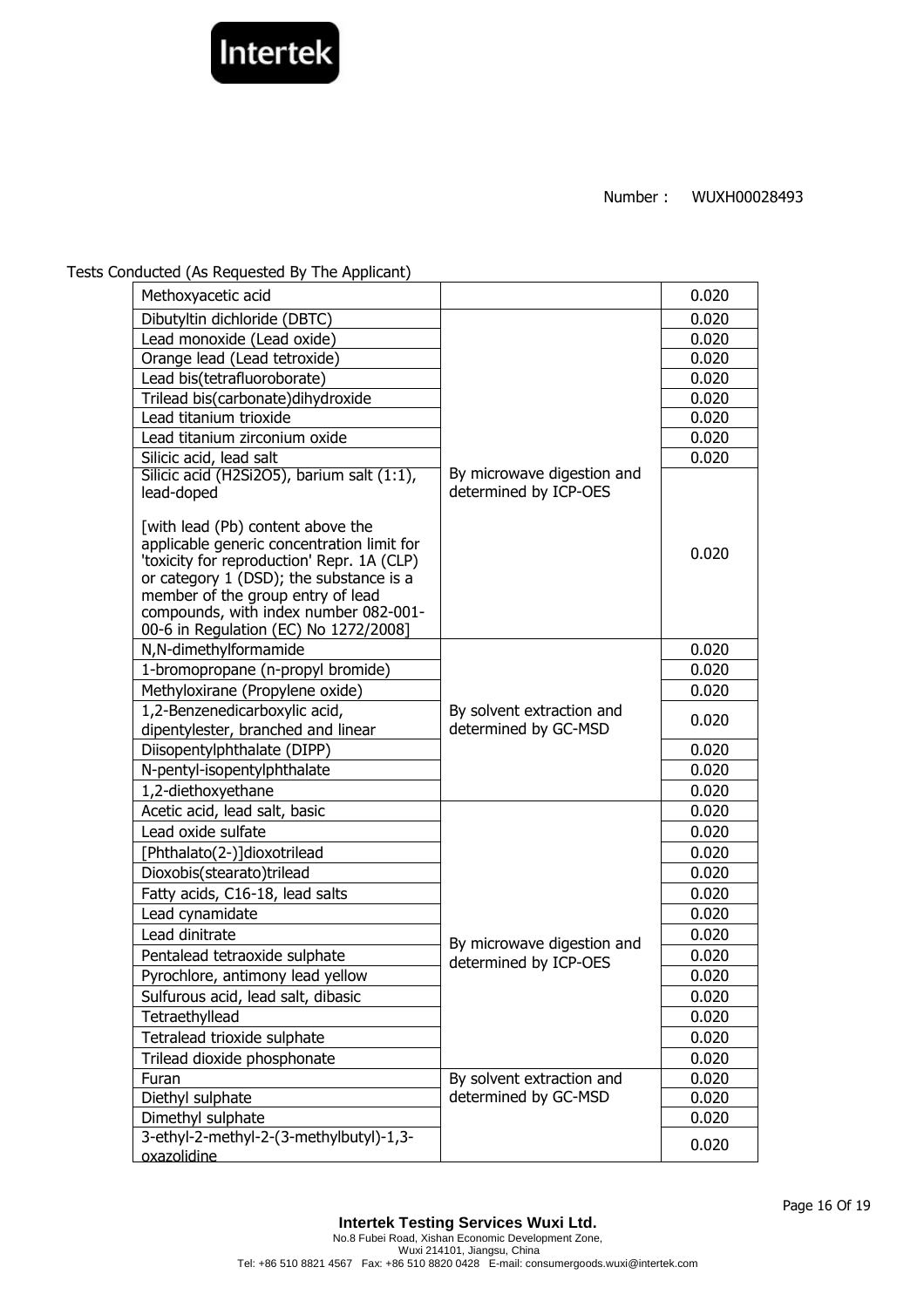

Tests Conducted (As Requested By The Applicant)

| .                                       |       |
|-----------------------------------------|-------|
| Dinoseb (6-sec-butyl-2,4-dinitrophenol) | 0.020 |
| 4,4'-methylenedi-o-toluidine            | 0.020 |
| 4,4'-oxydianiline and its salts         | 0.020 |
| 4-aminoazobenzene                       | 0.020 |
| 4-methyl-m-phenylenediamine (toluene-   | 0.020 |
| 6-methoxy-m-toluidine (p-cresidine)     | 0.020 |
| Biphenyl-4-ylamine                      | 0.020 |
| o-aminoazotoluene [(4-o-tolylazo-o-     | 0.020 |
| o-toluidine                             | 0.020 |
| N-methylacetamide                       | 0.020 |
|                                         |       |

### (i) The Ninth List (6 SVHC Release in Jun, 2013)

| <b>Chemical Substance</b>                                                                                                                                                                                                                                                                                                                                   | Method                                              | Reporting<br><u>limit(%)</u> |
|-------------------------------------------------------------------------------------------------------------------------------------------------------------------------------------------------------------------------------------------------------------------------------------------------------------------------------------------------------------|-----------------------------------------------------|------------------------------|
|                                                                                                                                                                                                                                                                                                                                                             |                                                     | <b>Component</b>             |
| Cadmium∆                                                                                                                                                                                                                                                                                                                                                    | By microwave digestion and                          | 0.020                        |
| Cadmium oxide $\Delta$                                                                                                                                                                                                                                                                                                                                      | determined by ICP-OES                               | 0.020                        |
| Dipentyl phthalate (DPP)                                                                                                                                                                                                                                                                                                                                    | By solvent extraction and<br>determined by GC-MSD   | 0.020                        |
| 4-Nonylphenol, branched and linear,<br>ethoxylated [substances with a linear<br>and/or branched alkyl chain with a carbon<br>number of 9 covalently bound in position<br>4 to phenol, ethoxylated covering UVCB-<br>and well-defined substances, polymers<br>and homologues, which include any of<br>the individual isomers and/or<br>combinations thereof] | By solvent extraction and<br>determined by LC-MS/MS | 0.020                        |
| Ammonium pentadecafluorooctanoate<br>(APFO)                                                                                                                                                                                                                                                                                                                 |                                                     | 0.020                        |
| Pentadecafluorooctanoic acid (PFOA)                                                                                                                                                                                                                                                                                                                         |                                                     | 0.020                        |

### (j) The Tenth List (7 SVHC Release in Dec, 2013)

| <b>Chemical Substance</b> | Method                                              | Reporting<br>limit(%) |
|---------------------------|-----------------------------------------------------|-----------------------|
|                           |                                                     | Component             |
| Cadmium sulphide∆         | By microwave digestion and<br>determined by ICP-OES | 0.020                 |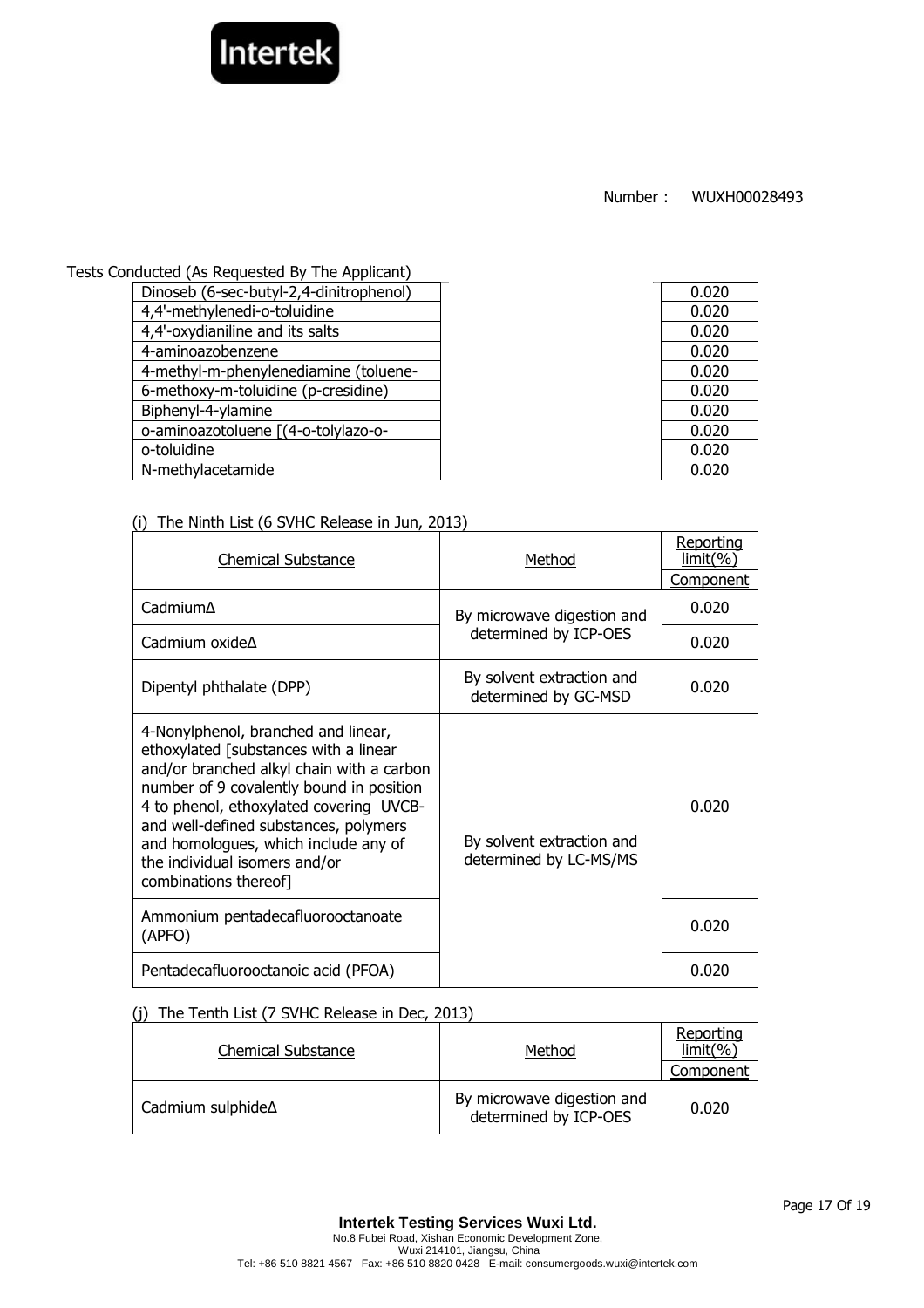

Tests Conducted (As Requested By The Applicant)

| Disodium $3,3'$ -[[1,1'-biphenyl]-4,4'-<br>diylbis(azo)]bis(4-aminonaphthalene-1-<br>sulphonate) (C.I. Direct Red 28)                                                  | By solvent extraction and<br>determined by LC-MS/MS | 0.020 |
|------------------------------------------------------------------------------------------------------------------------------------------------------------------------|-----------------------------------------------------|-------|
| Disodium 4-amino-3- $[4-(2,4-$<br>diaminophenyl)azo][1,1'-biphenyl]-4-<br>yl]azo] -5-hydroxy-6-<br>(phenylazo) naphthalene-2, 7-disulphonate<br>(C.I. Direct Black 38) |                                                     | 0.020 |
| Dihexyl phthalate (DHP)                                                                                                                                                | By solvent extraction and<br>determined by GC-MSD   | 0.020 |
| Imidazolidine-2-thione (2-imidazoline-2-<br>thiol)                                                                                                                     |                                                     | 0.020 |
| Lead di(acetate) $\Delta$                                                                                                                                              | By microwave digestion and<br>determined by ICP-OES | 0.020 |
| Trixylyl phosphate                                                                                                                                                     | By solvent extraction and<br>determined by GC-MSD   | 0.020 |

### (k) The Eleventh List (4 SVHC Release in Jun, 2014)

| <b>Chemical Substance</b>                                                                           | Method                                              | Reporting<br>$limit(\% )$ |
|-----------------------------------------------------------------------------------------------------|-----------------------------------------------------|---------------------------|
|                                                                                                     |                                                     | Component                 |
| 1,2-Benzenedicarboxylic acid, dihexyl<br>ester, branched and linear (Diisohexyl<br>phthalate(DIHP)) | By solvent extraction and<br>determined by GC-MSD   | 0.020                     |
| Cadmium chloride                                                                                    |                                                     | 0.020                     |
| perboric acid,<br>Sodium perborate;<br>sodium salt                                                  | By microwave digestion and<br>determined by ICP-OES | 0.020                     |
| Sodium peroxometaborate                                                                             |                                                     | 0.020                     |

### (l) The Twelfth List (6 SVHC Release in December, 2014)

| <b>Chemical Substance</b>                                    | Method                                            | Reporting<br>limit(%) |
|--------------------------------------------------------------|---------------------------------------------------|-----------------------|
|                                                              |                                                   | Component             |
| 2-(2H-benzotriazol-2-yl)-4,6-<br>ditertpentylphenol (UV-328) | By solvent extraction and<br>determined by GC-MSD | 0.020                 |
| 2-benzotriazol-2-yl-4,6-di-tert-butylphenol<br>$(UV-320)$    |                                                   | 0.020                 |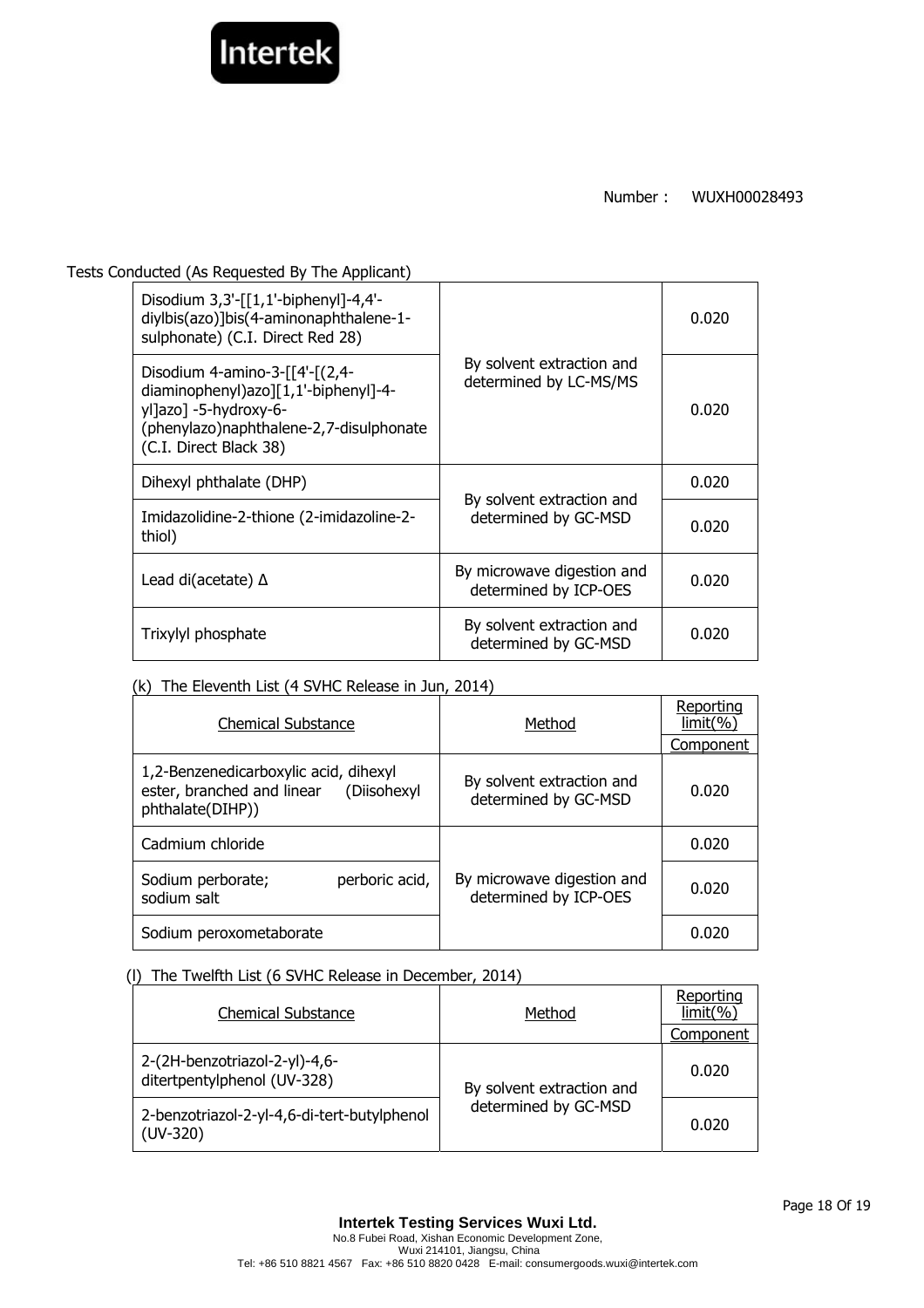

Tests Conducted (As Requested By The Applicant)

| 2-ethylhexyl 10-ethyl-4,4-dioctyl-7-oxo-8-<br>oxa-3,5-dithia-4-stannatetradecanoate<br>(DOTE)                                                                                                                                                                                      | By microwave digestion and<br>determined by ICP-OES and<br>by solvent extraction and<br>determined by GC-MSD when<br>necessary | 0.020 |
|------------------------------------------------------------------------------------------------------------------------------------------------------------------------------------------------------------------------------------------------------------------------------------|--------------------------------------------------------------------------------------------------------------------------------|-------|
| Cadmium fluoride $\Delta$                                                                                                                                                                                                                                                          | By microwave digestion and<br>determined by ICP-OES                                                                            | 0.020 |
| Cadmium sulphate∆                                                                                                                                                                                                                                                                  |                                                                                                                                | 0.020 |
| Reaction mass of 2-ethylhexyl 10-ethyl-<br>4,4-dioctyl-7-oxo-8-oxa-3,5-dithia-4-<br>stannatetradecanoate and 2-ethylhexyl<br>10-ethyl-4-[[2-[(2-ethylhexyl)oxy]-2-<br>oxoethyl]thio]-4-octyl-7-oxo-8-oxa-3,5-<br>dithia-4-stannatetradecanoate (reaction<br>mass of DOTE and MOTE) | By microwave digestion and<br>determined by ICP-OES and<br>by solvent extraction and<br>determined by GC-MSD when<br>necessary | 0.020 |

Reporting Limit = Quantitation Limit Of Analyte In Sample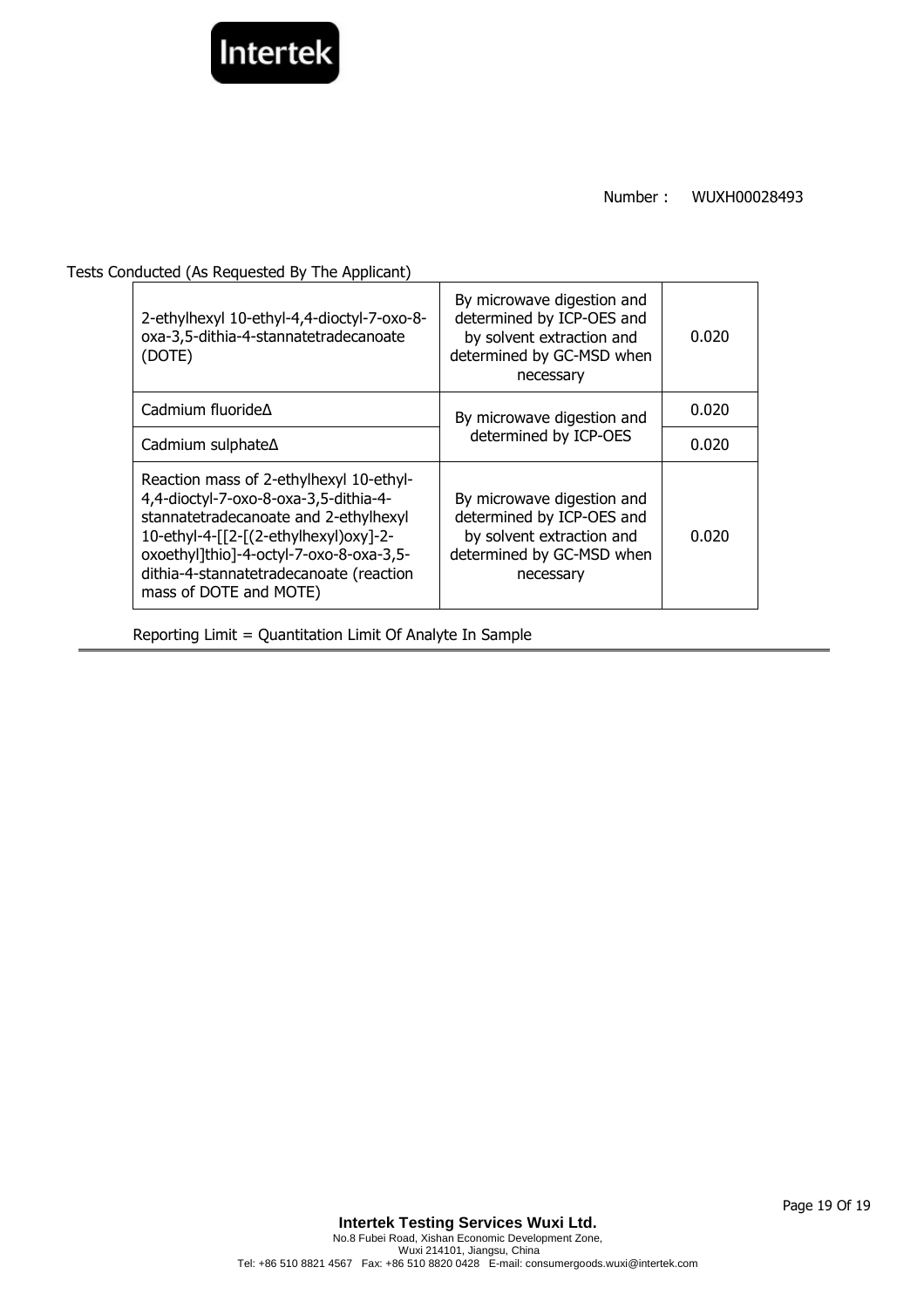

Tests Conducted (As Requested By The Applicant) REACH Requirement: As Per Article 33(1) Of Regulation (EC) No. 1907/2006 (REACH), Recipients Of Product Must Be Provided With Information Of Safe Use If Any Of The Tested Substances (SVHC) Exceeded 0.1% (W/W). A Product Meets The Requirement Of Article 33(1) By Default When No SVHC Exceeds 0.1% (W/W).

Date Sample Received: Jan 26, 2015 Testing Period: Jan 26, 2015 To Jan 29, 2015

Summary: According To Specified Test Processes In This Report, Content Of 161 Substances Of Very High Concern (SVHC) In Candidate List Promulgated By European Chemicals Agency (ECHA), Which Are Defined In Article 57 Of Regulation (EC) No. 1907/2006 (REACH Regulation), Are Less Than 0.1% (W/W) In Submitted Sample.